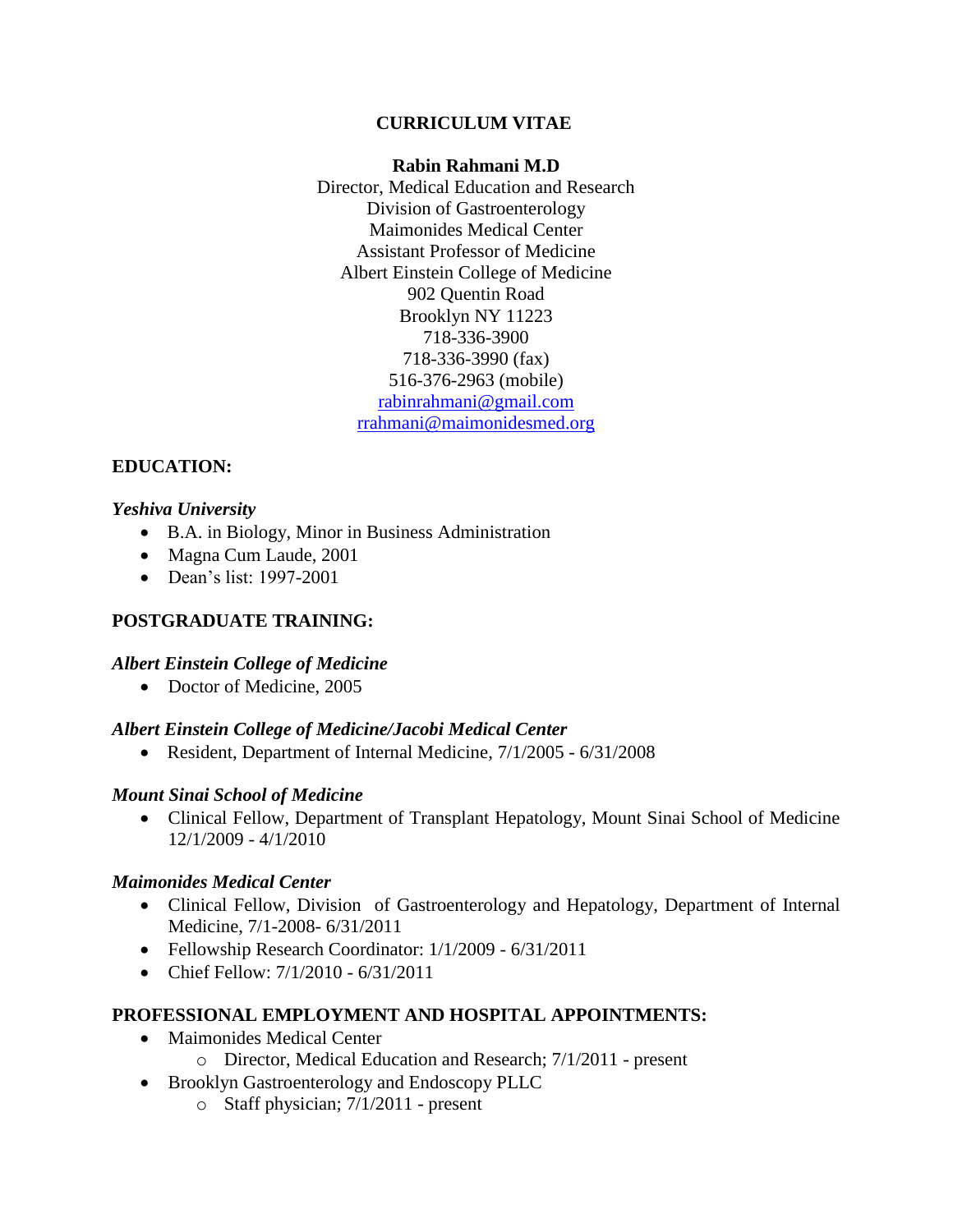## **BOARD CERTIFICATION:**

- Diplomat, American Board of Internal Medicine.
- Diplomat, American Board of Internal Medicine, Gastroenterology and Liver Disease.
- New York State Medical License: 248288

## **PROFESSIONAL SOCIETY MEMBERSHIP:**

- **AMA -** American Medical Association
- **AGA** American Gastroenterological Association
- **ACG** American College of Gastroenterology

### **HONORS/AWARDS:**

- Albert Einstein Summer Research Fellowship Award, 2002.
- State of New York Legislative Resolution: Honored for contributions as vice president of government affairs, Doctors for Designated Driving Inc. Adopted in NY State Assembly on August  $12<sup>th</sup>$ , 2004.
- James Rudin Scholar, Albert Einstein College of Medicine, 2001-2005.
- Curatio IBD mentoring Fellow Grant, 2009
- Salix National Fellowship to Leadership Grant, 2010
- *2010 ACG Presidential Poster Award Recipient*
- *2011 ACG/AstraZeneca Senior Fellow Abstract Award Recipient*
- *2011 ACG Obesity Award Recipient*
- *2011 ACG Presidential Plenary Award Recipient*
- *2012 ACG Presidential Plenary Award Recipient*

# **CONSULTANT AND SPEAKERS BUREAUS:**

- Bayer Pharmaceuticals Nexavar Expert Series Speakers Bureau
- Salix Pharmaceuticals Xifaxan Expert Series Speakers Bureau
- Optimer Pharmaceuticals Dificid Expert Series Speakers Bureau
- Gerson Lehrman Group: Expert Medical Consultant

# **GRANT SUPPORT:**

- Curatio IBD mentoring Fellow Grant, 2009
- Salix National Fellowship to Leadership Grant, 2010
- Boston Scientific Advanced Endoscopy Preceptorship Travel Grant, Geisinger Medical Center: 9/10/2012
- Boston Scientific Advanced Endoscopic Ultrasound Preceptorship Travel Grant, Florida Hospital: 11/27/2012
- Boston Scientific Advanced ERCP/Spyglass Preceptorship Travel grant, UCLA Medical Center: 3/18/2013
- Maimonides Research and Development Foundation Research Grant: *Understanding of Molecular Mechanisms of Steroid Resistant in Inflammatory* Bowel *Disease. June 2013,* Grant Amount: \$94945.56
- Maimonides Research and Development Foundation Research Grant: *A Retrospective*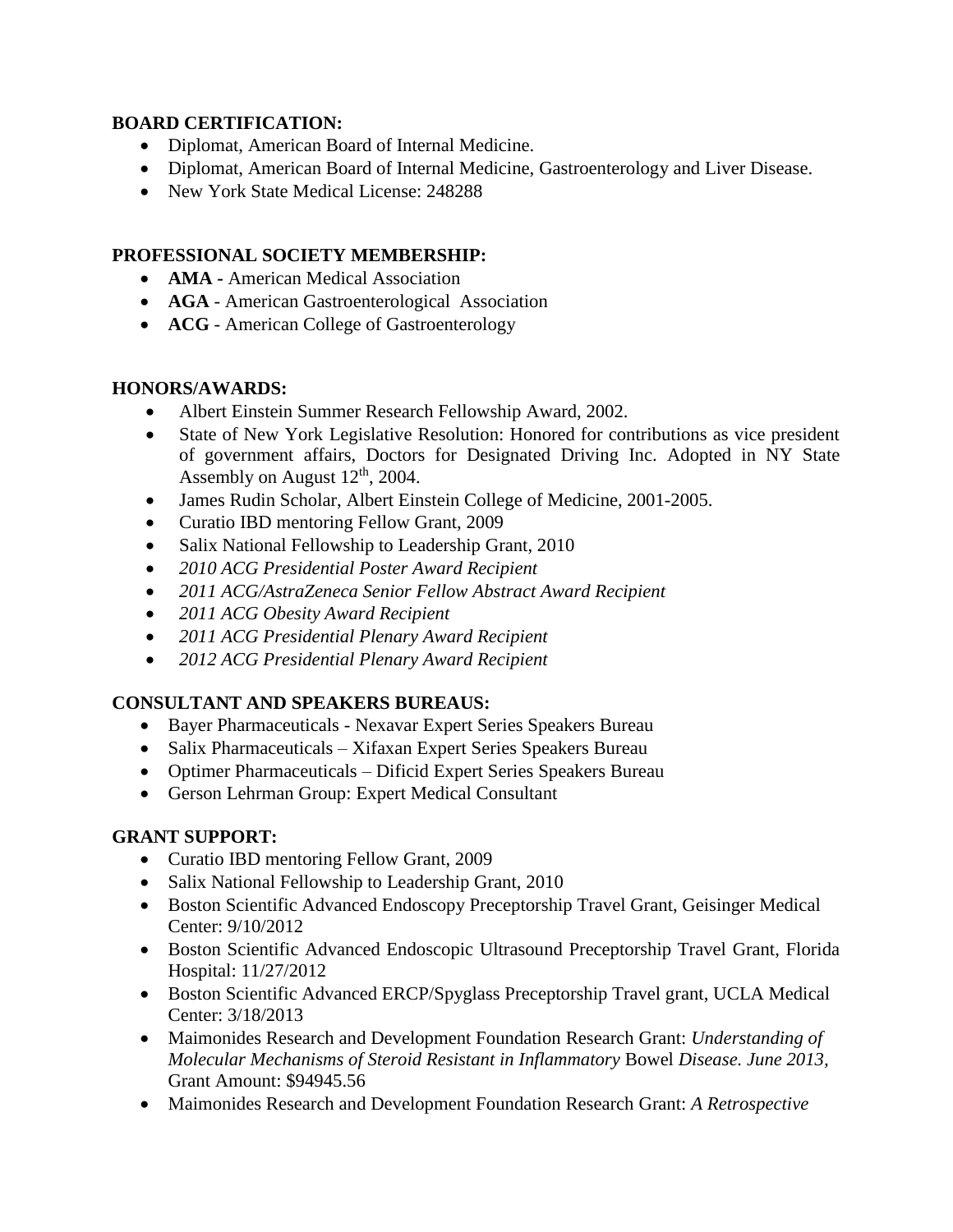*Study to Compare Clinical Outcome in Clostridium difficile Colitis Patients who Receive Gastroenterology and Infectious Disease Consultation.* Grant amount: \$12000 (or cost of study)

 Boston Scientific Advanced Endoscopic Ultrasound Preceptorship Travel Grant, YALE – New Haven Hospital: 6/12/2013

### **INVITED PRESENTATIONS:**

**Eus-Guided Diagnosis of New-Onset Sarcoidosis in a Patient with Cervical Cancer; Rabin Rahmani, MD**, David Hass, MD, Sammy Ho, MD. Division of Gastroenterology, Montefiore Medical Center, Albert Einstein College of Medicine, Bronx, NY. American College of Gastroenterology Annual meeting 2007, Philadelphia, Poster # 531.

**Post-Surgical** *Clostridium difficile* **Infection; Rabin Rahmani, MD**, William Southern, MD, Igal Khorshidi, MD, Andy Thanjan, MD, Christopher B. Ibrahim, MD, and Lawrence J. Brandt, MD MACG . Division of Gastroenterology, Montefiore Medical Center, Albert Einstein College of Medicine Bronx, NY, United States. American College of Gastroenterology Annual meeting 2007, Philadelphia, Poster #776.

**The Impact of BMI and Ethnicity on the Course of Colonic Diverticulitis;** Igal Khorshidi MD, **Rabin Rahmani, MD**, George Chernis MD, Lawrence J. Brandt MD; Division of Gastroenterology, Montefiore Medical Center, Albert Einstein College of Medicine, Bronx, NY, American College of Gastroenterology Annual meeting 2007, Philadelphia, Poster # 783.

**Race and Ethnicity as Risk Factors for Post-Surgical** *C. difficile* **Infection and its Mortality; Rahmani, Rabin** ; Southern, William; Khorshidi, Igal; Ibrahim, Christopher B.; Thanjan, Andy J.; Brandt, Lawrence J. Division of Gastroenterology, Montefiore Medical Center, Albert Einstein College of Medicine, Bronx, NY, Digestive Disease Week 2008, San Diego, Abstract # 429026.

**Clostridium difficile as a Causative Agent of Post-Infection Irritable Bowel Syndrome (PI-IBS);** Ari Grinspan MS IV, Oren E Bernheim MS IV, Eleazer Yousefzadeh MD, **Rabin Rahmani MD,** William Southern MD, Lawrence J Brandt MD. Division of Gastroenterology, Montefiore Medical Center, Albert Einstein College of Medicine, Bronx, NY, Digestive Disease Week 2008, San Diego, Abstract # 431468, Oral presentation, Novel Observations in Lower GI Disorders.

**Race Is A Risk Factor For Developing Post-Surgical** *C. difficile***;** W. Southern; **R. Rahmani**; L. Brandt. Department of Medicine, Montefiore Medical center, Bronx, NY. Society of General Internal Medicine Annual Meeting 2008, Chicago, Abstract # 190443.

**Despite Aggressive Hydration, Hematocrit and Urinary Trypsinogen Activation Peptide (U-TAP) predict severity early in patients with Acute Pancreatitis;** Ian Wall, DO, Nison Badalov, MD, Jack Braha, MD, Konstantin Vaizman, MD, **Rabin Rahmani, MD**, Kadirawel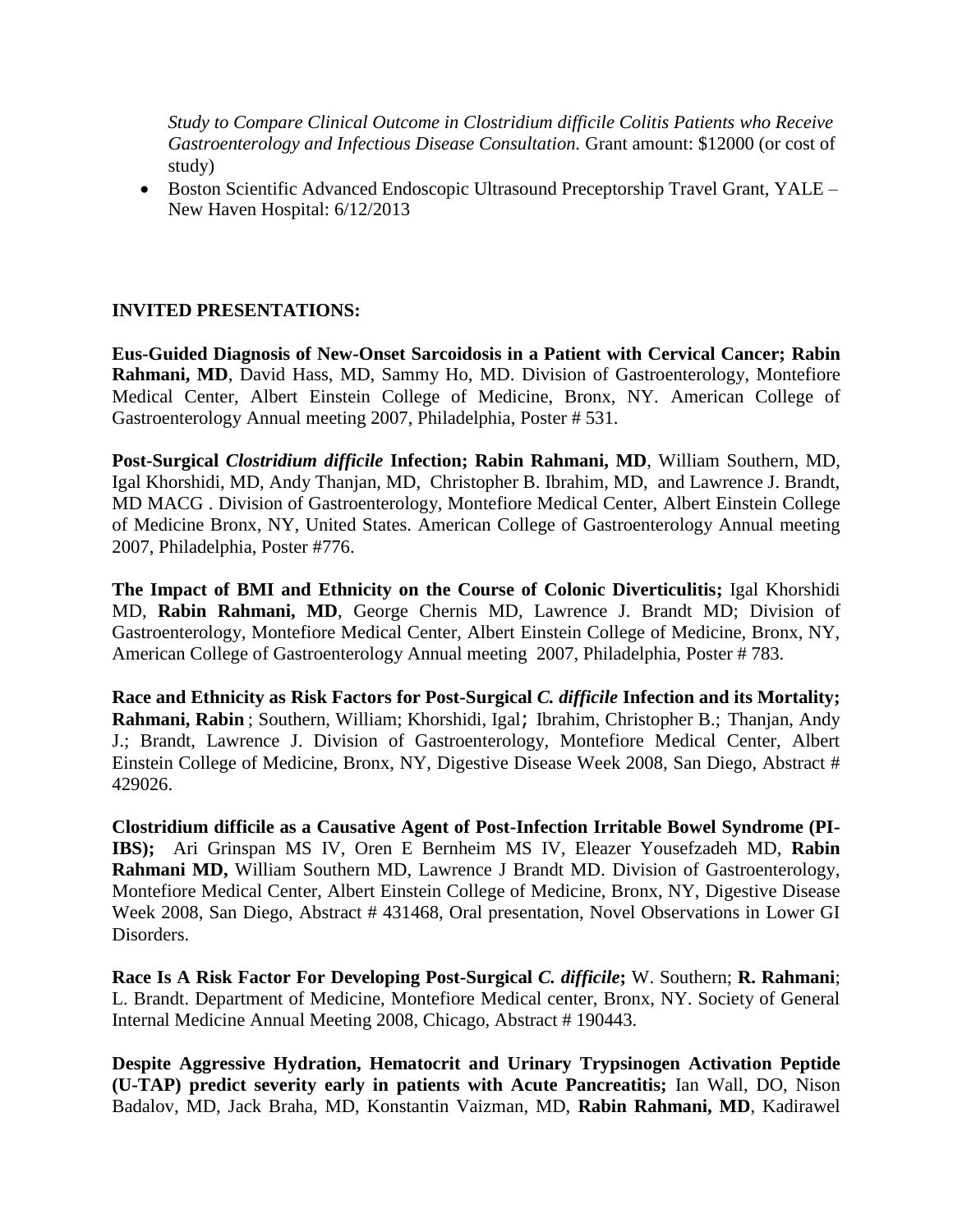Iswara, MD, FACG, Jianjun Li, MD, FACG, Scott Tenner, MD, MPH, FACG, American College of Gastroenterology Annual Meeting 2008, Orlando, Poster 53.

**Successful Endoscopic Closure of a Gastro-Gastric Fistula with Endo-clips;** Kumaravel Perumalsamy, MD, **Rabin Rahmani, MD**, Muthukumar Muthusamy, MD, Muhammad Abdullah, MD, Kadirawel Iswara, MD, FACG, Jianjun Li, MD, FACG, Scott Tenner, MD, MPH, FACG, American College of Gastroenterology Annual Meeting 2008, Orlando, Poster 175.

**Alcoholic Acute Pancreatitis or Idiopathic Pancreatitis: An Unclear Distinction;** Nison Badalov, MD, Ian Wall, MD, Jack Braha, DO, Samantha Tenner, MS, **Rabin Rahmani, MD**, Robin Baradarian, MD, William Steinberg, MD, FACG, Scott Tenner, MD, MPH, FACG, American College of Gastroenterology Annual Meeting 2008, Orlando, Poster 432.

**Are all Preparations for Colonoscopy the Same?** Konstantin Vaizman, MD, , Nison Badalov, MD, **Rabin Rahmani, MD**, Ira Mayer, MD, Kadirawel Iswara, MD, FACG, Scott Tenner, MD, MPH, FACG, American College of Gastroenterology Annual Meeting 2008, Orlando, Poster 488.

**Fasciola Hepatica Causing Acute Pancreatitis Complicated by Biliary Sepsis;** Nison Badalov, MD, **Rabin Rahmani, MD**, Ava Anklesaria, MD, Anita Torok, MD, Ian Wall, MD, Jack Braha, DO, Scott Tenner, MD, MPH, FACG, Kadirawel Iswara, MD, FACG, Jianjun Li, MD, FACG, American College of Gastroenterology Annual Meeting 2008, Orlando, Poster 575.

**Iatrogenic Colon Perforation: To Clip or Not to Clip;** Nison Badalov, MD, Ian Wall, MD, **Rabin Rahmani, MD**, Jack Braha, DO, Konstantin Vaizman, MD, Scott Tenner, MD, MPH, FACG, Kadirawel Iswara, MD, FACG, Jianjun Li, MD, FACG, American College of Gastroenterology Annual Meeting 2008, Orlando, Poster 584.

**Gastric Siderosis Presenting as a Bleeding Gastric Ulcer with Profound Anemia;** Darshan Coomaraswamy, MD, Ian Wall, DO, Michael Bernstein, MD, Nison Badalov, MD, **Rabin Rahmani, MD**, Scott Tenner, MD, MPH, FACG, Kadirawel Iswara, MD, FACG, Jianjun Li, MD, FACG, American College of Gastroenterology Annual Meeting 2008, Orlando, Poster 620

**Potential Savings For Federal Funding of a Colorectal Cancer Screening Program In Uninsured Patients: A Cost-Effectiveness Analysis**; Nison Badalov, Ian Wall, Jack Braha, Konstantin Vaizman, **Rabin Rahmani**, Jai Mirchandani, JianJun Li, Kadirawel Iswara, Scott M. Tenner, Division of Gastroenterology, Maimonides Medical Center, Brooklyn, NY, USA. Digestive Disease Week 2009**,** Chicago, Abstract # 597116.

**Critically Ill "Medical" Patients in the Coronary Care Unit: Does it Make a Difference?**  Vikas Aggarwal, M.B.B.S., Jacobi Medical Center, Bronx, NY, Michael Grushko, M.D**.**, Jacobi Medical Center, Bronx, NY, **Rabin Rahmani, MD,** Jacobi Medical Center, Bronx, NY, Robert Sidlow, MD, FACP, Jacobi Medical Center, Bronx, NY. Society of Hospital Medicine annual meeting 2009, Chicago, Illinois, Abstract #3.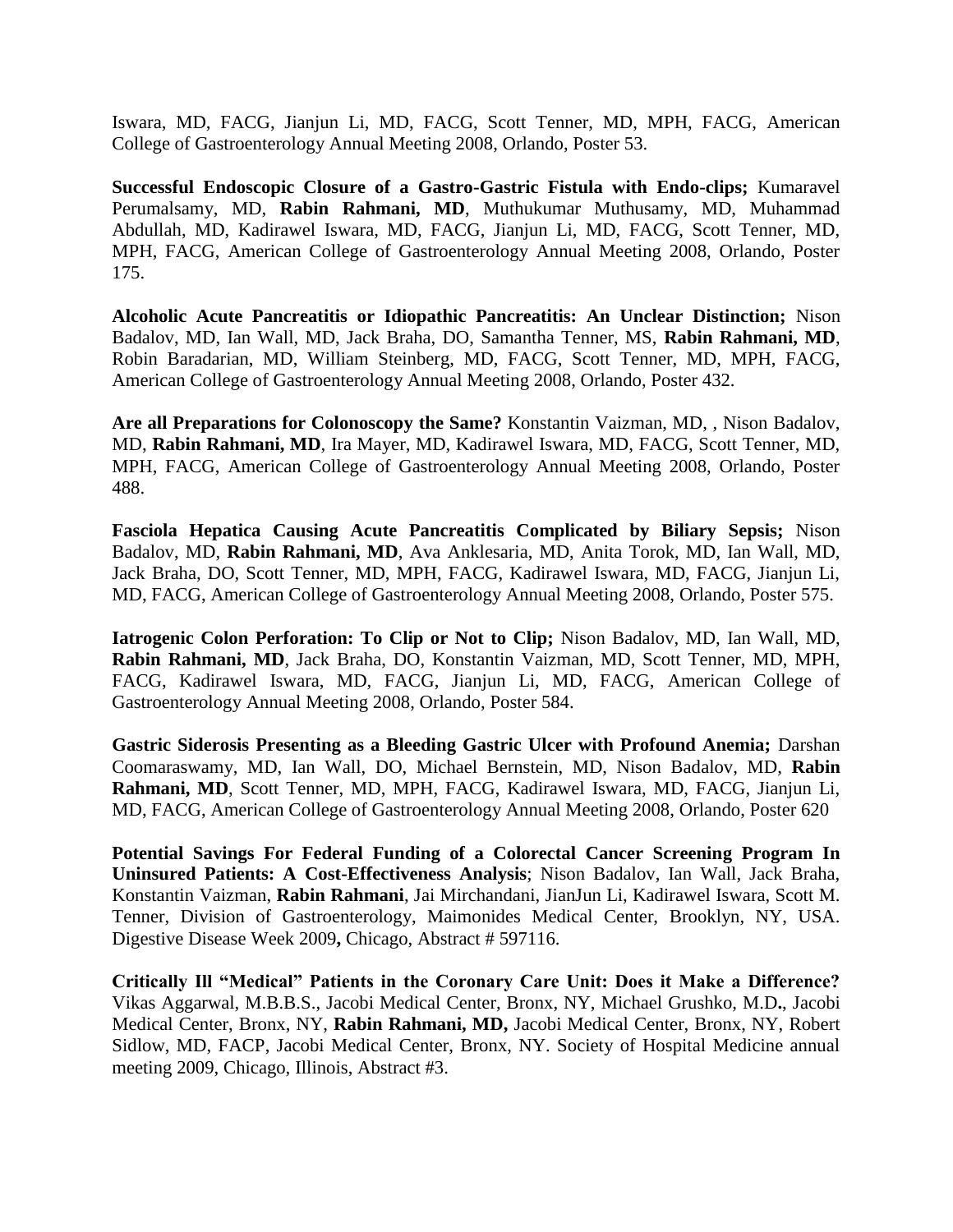**Spontaneous Jejunal Submucosal Hematoma Presenting as a Small Bowel Obstruction;**  Ava Anklesaria, MD, Po Cheng Chu, MD, Nison Badalov, MD, Ian Wall, DO**, Rabin Rahmani, MD**, Salman Fidahussein, MD, K. Iswara, MD, FACG, JianJun Li, MD, FACG, Scott Tenner, MD, MPH, FACG, Internal Medicine, Maimonides Medical Center, Brooklyn, NY, American College of Gastroenterology Annual Meeting 2009, San Diego, Poster 150.

**Why Is Obesity an Independent Risk Factor for Severity in Patients with Acute Pancreatitis?** Ian Wall, DO, Nison Badalov, MD, **Rabin Rahmani, MD**, Jack Braha, DO, Darshan Patel, MD, Robin Baradarian, MD, K. Iswara, MD, FACG, JianJun Li, MD, FACG, Scott Tenner, MD, MPH, FACG, Maimonides Medical Center, State University of New York, Brooklyn, NY, American College of Gastroenterology Annual Meeting 2009, San Diego, Poster 498.

**Endoscopic Intra-Peritoneal Abscess Drainage;** Po Cheng Chu, MD, Ava Anklesaria, MD, **Rabin Rahmani, MD**, Ian Wall, MD, Nison Badalov, MD, FACG, K. Iswara, MD, FACG, JianJun Li, MD, FACG, Scott Tenner, MD, FACG, Internal Medicine, Maimonides Medical Center, Brooklyn, NY, American College of Gastroenterology Annual Meeting 2009, San Diego, Poster 889.

**Abdominal Aortic Aneurysm as a Cause of Acute Cholangitis; Rabin Rahmani, MD**, Ian Wall, DO, Nison Badalov, MD, Ava Anklesaria MD, Na Yang, MD, JianJun Li, MD, FACG, Scott Tenner, MD, FACG, Francis Steinheber, MD, FACG, Gastroenterology, Maimonides Medical Center, Coney Island Hospital, Brooklyn, NY. American College of Gastroenterology Annual Meeting 2009, San Diego, Poster 943.

**Giant Gastrointestinal Stromal Tumor (GIST) with Massive Gastrointestinal Bleed;**  Salman Fidahussein, MD, Nison Badalov, MD, Pretty Chandra, MD, Bradly Clark, MD, Ava Anklesaria, MD, Po Cheng Chu, MD, Jack Braha MD, Ian Wall, MD, **Rabin Rahmani, MD**, Konstantin Vaizman, MD, K. Iswara, MD, FACG, JianJun Li, MD, FACG, Maimonides Medical Center, Brooklyn, NY, American College of Gastroenterology Annual Meeting 2009, San Diego, Poster 973.

**Colo-Colonic Intussusception Secondary to a Giant Intraluminal Lipoma;** Salman Fidahussein, MD, Nison Badalov, MD, Ian Wall, DO, Jack Braha, DO, **Rabin Rahmani, MD**, K. Iswara, MD, FACG, JianJun Li, MD, FACG, Scott Tenner, MD, MPH, FACG, Internal Medicine, Maimonides Medical Center, Brooklyn, NY, American College of Gastroenterology Annual Meeting 2009, San Diego, Poster 1083.

**A Wolf Masquerading as a Sheep: A Case of Ganglioneuroma;** Salman Fidahussein, MD, Nison Badalov, MD, Ian Wall, MD, Jack Braha, MD, **Rabin Rahmani, MD**, Konstantin Vaizman, MD, K. Iswara, MD, FACG, JianJun Li, MD, FACG, Maimonides Medical Center, Brooklyn, NY, American College of Gastroenterology Annual Meeting 2009, San Diego, Poster 1200.

**Intestinal Tuberculoma Masquerading as a Lipoma; Rabin Rahmani, MD**, Derrick Cheung, MD, Ian Wall, DO, Nison Badalov, MD, Igal Khorshidi, MD, JianJun Li, MD, FACG, Scott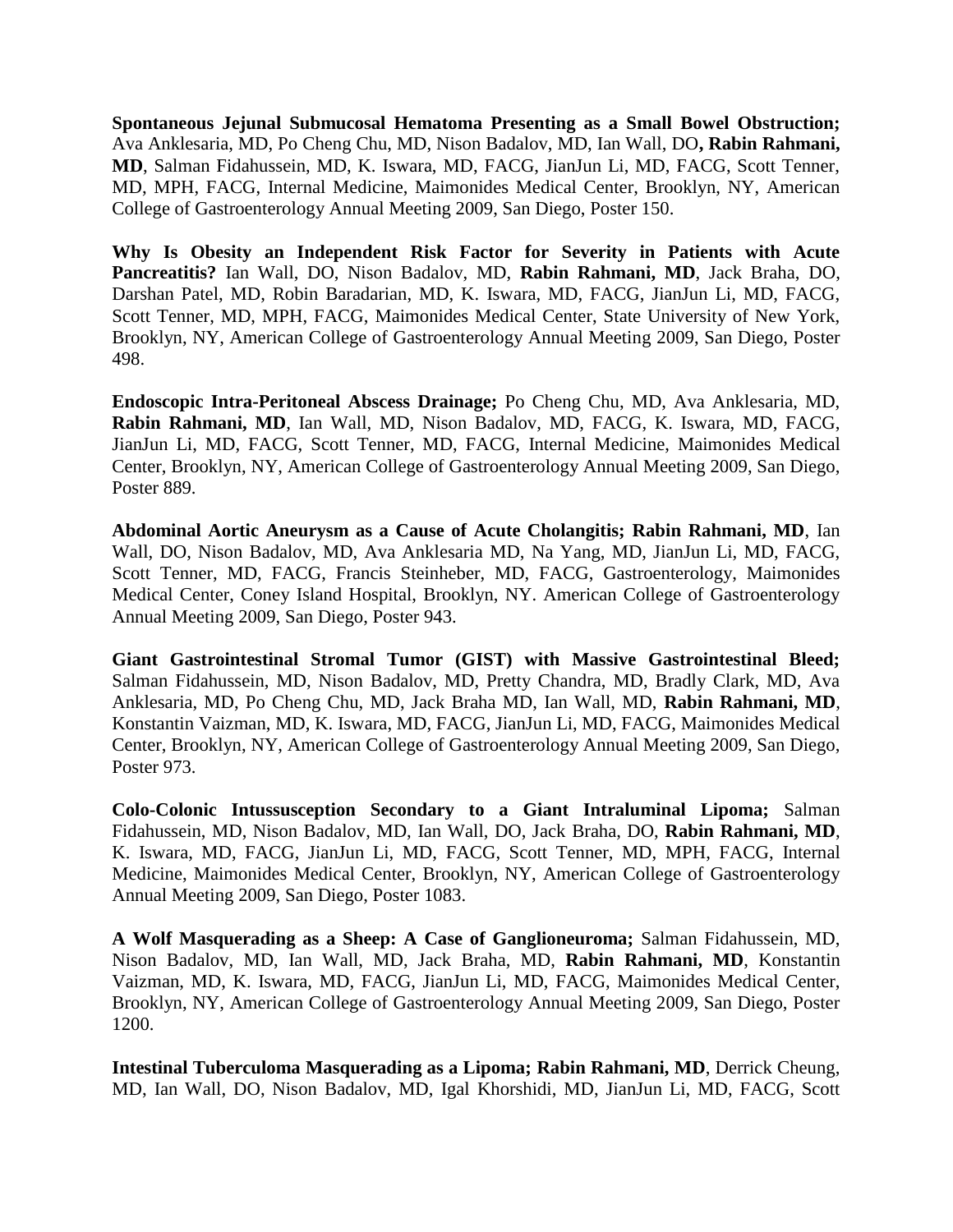Tenner, MD, FACG, Mohamed Abdullah, MD, FACG, Gastroenterology, Maimonides Medical Center, Woodmere, NY, Coney Island Hospital, Brooklyn, NY, American College of Gastroenterology Annual Meeting 2009, San Diego, Poster 1203.

**Increased Use of Proton Pump Inhibitors Among Caucasians Associated with Increased Risk of Nosocomial** *Clostridium difficile* **Colitis; Rabin Rahmani**, Jack Braha, Po Cheng Chu, Na Yang, Salman S. Fidahussein, Ian Wall, Igal Khorshidi, Elena Ivanina, Kiran Nakkala, Kadirawel Iswara, JianJun Li, Scott M. Tenner, Ira E. Mayer. Digestive Disease Week 2010, New Orleans, Abstract # 778536.

**Decreased Sustained Virologic Response in Patients with Elevated Alanine Aminotransferase (ALT) During the Treatment of Chronic Hepatitis C; Rabin Rahmani**, Vadim Nobel, Nidhi Mishra, Gokulan Ratnarajah, Ian Wall, Elena Ivanina, Kadirawel Iswara, JianJun Li, Scott M. Tenner, Michael D. Bernstein. Digestive Disease Week 2010, New Orleans, Abstract # 778544.

**Candida Parasilopsis Fungemia is Associated with Underlying Colorectal Carcinoma**; Mehandi Haran, Kiran Nakkala, Po Cheng Chu, **Rabin Rahmani**, Ankur Lodha, Kadirawel Iswara, JianJun Li, Scott M. Tenner. *Digestive Disease Week* 2010, New Orleans, Abstract # 780209.

**Intraductal Papillary Mucinous Neoplasm Presenting with Pancreas Divisum and Gallbladder Agenesis. A New Syndrome Causing Recurrent Acute Pancreatitis?** Kiran Nakkala, MD, Derrick Cheung, MD, Jack Braha, DO, **Rabin Rahmani, MD,** Jianjun Li, MD, FACG, K. Iswara, MD, FACG, Scott Tenner, MD, MPH, FACG, Maimonides Medical Center, Brooklyn, NY, State University of New York, Brooklyn, NY, American College of Gastroenterology 2010, San Antonio, P94.

**Epiploic Appendagitis after Liver Transplantation: Diagnosis and Management; Rabin Rahmani, MD**, Steven Guttman, MD, Scott Tenner, MD, MPH, FACG, Thomas Schiano, MD, FACG, Maimonides Medical Center, Brooklyn, NY, Mount Sinai Medical Center, New York, NY. American college of Gastroenterology 2010, San Antonio**,** P184.

**Aspirin Prevents the Development of** *C. difficile* **Associated Diarrhea in Hospitalized Patients; Rabin Rahmani, MD**, Ava Anklesaria, MD, Po Cheng Chu, MD, Ian Wall, DO, Kiran Nakkala, MD, MPH, Derrick Cheung, MD, K. Iswara, MD, FACG, Jianjun Li, MD, FACG, Ira Mayer, MD, Scott Tenner, MD, MPH, FACG, Maimonides Medical Center, State University of New York Health Sciences Center, Brooklyn, NY, State University of New York, Brooklyn, NY. American college of Gastroenterology 2010, San Antonio, P214.

**Conservative Management of Cytomegalovirus Erosive Gastritis in an Immunocompetent Host;** Steven Guttmann, MD, Jack Braha, DO, **Rabin Rahmani, MD**, Igal Khorshidi, MD, Jianjun Li, MD, FACG, K. Iswara, MD, FACG, Scott Tenner, MD, MPH, FACG, Nison Badalov, MD, Maimonides Medical Center, Brooklyn, NY. American college of Gastroenterology 2010, San Antonio**,** P475.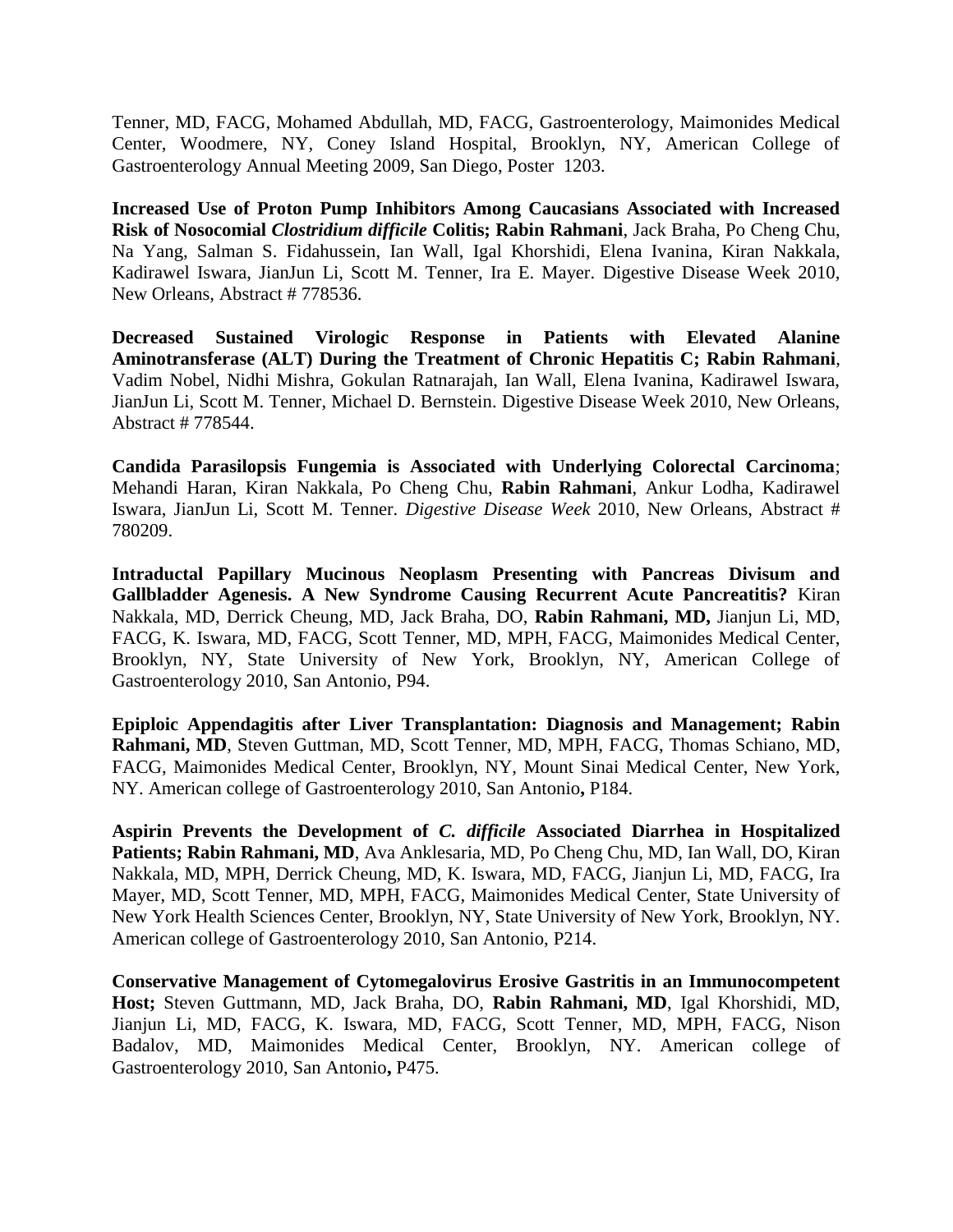**Ischemic Colitis as Initial Presentation of Factor V Leiden Deficiency;** Ava Anklesaria, MD, Po Cheng Chu, MD, **Rabin Rahmani, MD**, Kiran Nakkala, MD, K. Iswara, MD, FACG, Jianjun Li, MD, FACG, Scott Tenner, MD, MPH, FACG, Maimonides Medical Center, Brooklyn, NY, State University of New York, Brooklyn, NY. American college of Gastroenterology 2010, San Antonio, P663.

**Does Intravenous Lidocaine Decrease Pain in Patients Undergoing Propofol Sedation for Endoscopic Procedures?** *2010 ACG Presidential Poster Award Recipient***;** Saba Farooq, MD, Robin Baradarian, MD, FACG, Nison Badalov, MD, Robert Spatz, MD, Susan Ramdhaney, MD, **Rabin Rahmani, MD**, Igal Khorshidi, MD, Scott Tenner, MD, MPH, FACG, Maimonides Medical Center, Brooklyn, NY, State University of New York, Brooklyn, NY. American college of Gastroenterology 2010, San Antonio, P773.

**Secondary Esophageal Pseudoachalasia Associated with Von Recklinghausen's Neurofibromatosis;** Kiran Nakkala, MD, FACG, Elena Ivanina, DO**, Rabin Rahmani, MD**, K. Iswara, MD, FACG, Jianjun Li, MD, FACG, Scott Tenner, MD, MPH, FACG, Maimonides Medical Center, Brooklyn, NY, State University of New York, Brooklyn, NY. American college of Gastroenterology 2010, San Antonio, P854.

**Manipulation of Gastrostomy Tube Causing Fatal Necrotizing Fasciitis;** Na Yang, MD, Ian Wall, DO**, Rabin Rahmani, MD**, Iswara Kadirawel pillai, MD, FACG, Jianjun Li, MD, FACG, Scott Tenner, MD, FACG, Maimonides Medical Center, Brooklyn, NY, State University of New York, Brooklyn, NY. American college of Gastroenterology 2010, San Antonio, P889.

**Clonorchiasis Causing Biliary Obstruction 15 Years After Immigration to the United States;** Michael Kantrowitz, DO, Ian Wall, DO, Jack Braha, DO, **Rabin Rahmani, MD,** Jack Tin, MD, K. Iswara, MD, FACG, Jianjun Li, MD, FACG, Scott Tenner, MD, MPH, FACG, Maimonides Medical Center, Brooklyn, NY, State University of New York, Brooklyn, NY. American college of Gastroenterology 2010, San Antonio, P914.

**Treatment of a Perforated Crohn's Ileocolitis during Pregnancy with Open Abdominal Management; Rabin Rahmani, MD**, Elena Ivanina, DO, Kiran Nakkala, MD, Jack Braha, DO, K. Iswara, MD, FACG, Jianjun Li, MD, FACG, Scott Tenner, MD, MPH, FACG, Jonathan Erber, MD, Maimonides Medical Center, Brooklyn, NY, State University of New York, Brooklyn, NY. American college of Gastroenterology 2010, P1149.

**An Unusual Case of a Bleeding Gastric Ulcer Due to Multiple Phytobezoars Consisting of Peach Pits: A Case Report and Review;** Derrick Cheung, MD, Ava Anklesaria, MD, Pavel Gozenput, MD, **Rabin Rahmani, MD**, Kadirawelpillai Iswara, MD, Jianjun Li, MD, Nison Badalov, MD, Maimonides Medical Center, Brooklyn, NY. American College of Gastroenterology Annual Conference and Post Graduate Course 2011, Washington D.C. Poster # 57.

**An Unusual Case of Echinococcus in an American Born Female Who Never Traveled Outside the United States: A Case Report and Review;** Pavel Gozenput, MD, Ava Anklesaria, MD, Derrick Cheung, MD, **Rabin Rahmani, MD**, Kadirawelpillai Iswara, MD, FACG, Jianjun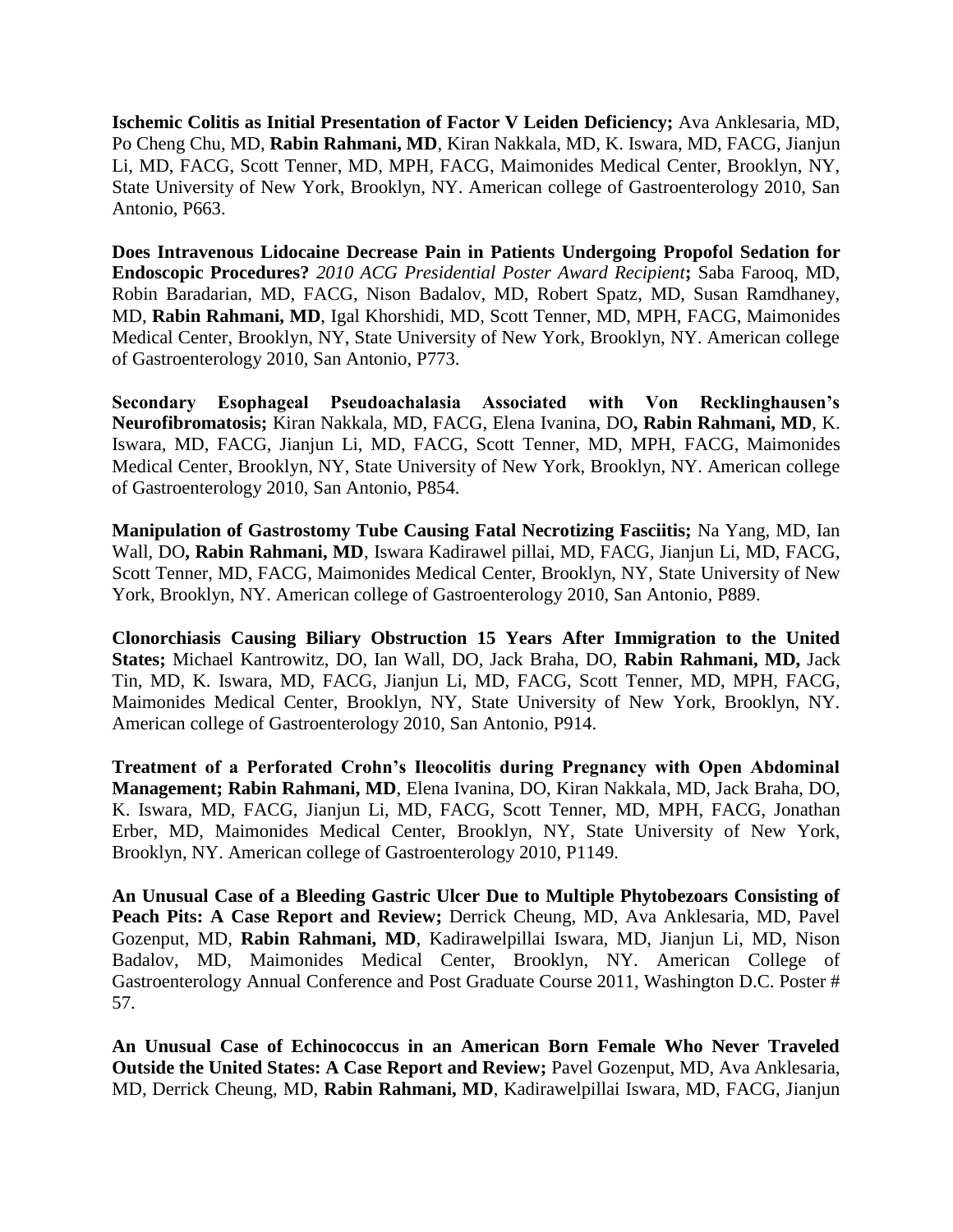Li, MD, FACG, Maimonides Medical Center, Brooklyn, NY. American College of Gastroenterology Annual Conference and Post Graduate Course 2011, Washington D.C. Poster # 184.

**Gangrene Associated with Cryoglobulinemia (CR) in Hepatits C Virus (HCV) Infection with a Fatal Outcome;** Sushma Venugopal, MD, Zaw Thein, MD, Kiran Nakkala, MD, Ava Anklesaria, MD, **Rabin Rahmani, MD**, Jianjun Li, MD, Muhammad Abdullah, MD, Maimonides Medical Center, Brooklyn, NY, Coney Island Hospital, Brooklyn, NY. American College of Gastroenterology Annual Conference and Post Graduate Course 2011, Washington D.C. Poster # 195.

**Management of Crohn's Disease with Intractable Rectal Bleeding Complicated by**  Pulmonary Embolism Due to Factor V Leiden Mutation; Pang Lam, MD, Robert Aaron, MD, **Rabin Rahmani, MD**, Jack Braha, MD, Jianjun Li, MD, Yuriy Tsirlin, MD, Maimonides Medical Center, Brooklyn, NY. American College of Gastroenterology Annual Conference and Post Graduate Course 2011, Washington D.C. Poster # 325.

**Endoscopic Management of an Unusual Complication of Percutaneous Radiologic Gastrostomy Placement;** Ava Anklesaria, MD, **Rabin Rahmani, MD**, Sushma Venugopal, MD, Kambiz Kadkhodayan, MD, Kadirawelpillai Iswara, MD, Jianjun Li, MD, Nison Badalov, MD, Maimonides Medical Center, Brooklyn, NY, Coney Island Hospital, Brooklyn, NY. American College of Gastroenterology Annual Conference and Post Graduate Course 2011, Washington D.C. Poster # 373.

**A Rare Case of Sigmoid Volvulus Secondary to Midgut Malrotation in the Setting of a Carcinoid Tumor in an Eight Year Old Girl;** Steven Shamah, MD, **Rabin Rahmani, MD**, Konstantine Vaizman, MD, Jianjun Li, MD, Graciela Wetzler, MD, Maimonides Medical Center, Brooklyn, NY. American College of Gastroenterology Annual Conference and Post Graduate Course 2011, Washington D.C. Poster # 399.

**An Extremely Rare Form of Gastric Cancer: A Case Report and Review;** Manasi Agrawal, MD, **Rabin Rahmani, MD**, Konstantine Vaizman, MD, Kadirawelpillai Iswara, MD, Jianjun Li, MD, Maimonides Medical Center, Brooklyn, NY, American College of Gastroenterology Annual Conference and Post Graduate Course 2011, Washington D.C. Poster # 480.

**A Rare and Fatal Case of Nasogastric Tube Intubation Causing Gastric Perforation;** Steven Guttmann, MD, Robert Aaron, MD, **Rabin Rahmani, MD**, Sofia Kim, MD, Steven Tessler, BA, Kadirawelpillai Iswara, MD, Jianjun Li, MD, Maimonides Medical Center, Brooklyn, NY. American College of Gastroenterology Annual Conference and Post Graduate Course 2011, Washington D.C. Poster # 482.

**A Case of Six Different Primary Malignancies in One Patient;** Steven Guttmann, MD, Kiran Nakkala, MD, Saumya Sharma, MD, **Rabin Rahmani, MD**, Yiwu Huang, MD, PhD, Jianjun Li, MD, Kadirawelpillai Iswara, MD, Maimonides Medical Center, Brooklyn, NY. American College of Gastroenterology Annual Conference and Post Graduate Course 2011, Washington D.C. Poster # 519.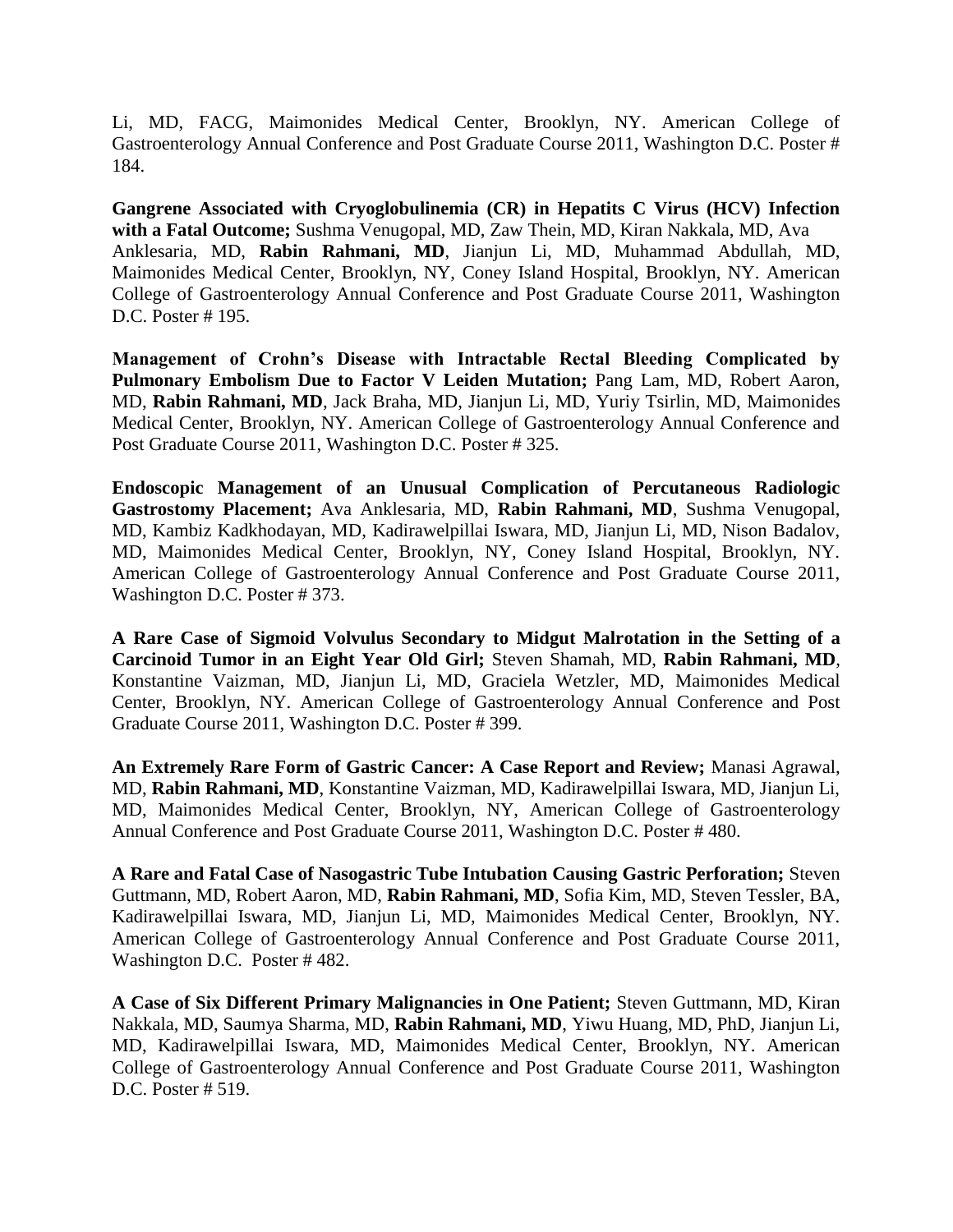**The Eternal Enteral Stent;** Elena Ivanina, DO, **Rabin Rahmani, MD**, Jianjun Li, MD, Kadirawelpillai Iswara, MD, Maimonides Medical Center, Brooklyn, NY. American College of Gastroenterology Annual Conference and Post Graduate Course 2011, Washington D.C. Poster # 552.

### **Probiotic Prophylaxis Significantly Reduces the Incidence of Antibiotic Associated Diarrhea: A Meta Analysis**

*2011 ACG Preseidential Plenary Award Recipient*

Steven Shamah, MD, Sandhya Nakkala, MD, Jack Braha, DO, Nison Badalov, MD, Jianjun Li, MD, Scott Tenner, MD, MPH, **Rabin Rahmani, MD**, Maimonides Medical Center, Brooklyn, NY. American College of Gastroenterology Annual Conference and Post Graduate Course 2011, Washington D.C. Poster # 650.

### **The Effect of BMI on Common GI Procedures: Preliminary Data of a Large Prospective Observational Study**

#### *2011 ACG Obesity Award Recipient*

Manasi Agrawal, MBBS, **Rabin Rahmani, MD**, Chaya Levine, MS, Ava Anklesaria, MD, Sushma Venugopal, MD, Kiran Nakkala, MD, Ira Mayer, MD, Yuriy Tsirlin, MD, Jianjun Li, MD, Kadirawelpillai Iswara, MD, Maimonides Medical Center, Brooklyn, NY. American College of Gastroenterology Annual Conference and Post Graduate Course 2011, Washington D.C. Poster # 1191.

**Intraoperative Enterostomy and Endoscopic Hemostasis in a Patient with Portal Varicieal Bleeding after a Whipple Procedure for a Pseudo Papillary Tumor of the Pancreas;** Kambiz Kadkhodayan, MD, **Rabin Rahmani, MD**, Konstantine Vaizman, MD, Ava Anklesaria, MD, Igal Khorshidi, MD, Joel Albert, MD, Jianjun Li, MD, Maimonides Medical Center, Brooklyn, NY. American College of Gastroenterology Annual Conference and Post Graduate Course 2011, Washington D.C. Poster # 1216.

**The Effect of Obesity on Bowel Preparation for Colonoscopy: Results from a Large Prospective Study at an Urban Health Care Center**; Ava Anklesaria, Chaya Levine, Sapna Rustogi, Sushma Venugopal, Kiran Nakkala, Manasi Agrawal, Zeba Izhar, Viktoriya Sionov, Andrew Kroh, Kadirawel Iswara, Peter Homel, Ira Mayer, **Rabin Rahmani**. Digestive Disease Week 2012, San Diego, Oral Presentation # 333.

**Getting Polyps off the Street: the Five-Year Experience of a "No-Cost" Screening Colonoscopy Program**; Jack Braha, Steven Guttmann, Vince Si, Pavel Gozenput, Jonathan A. Erber, Yuriy Tsirlin, Ira E. Mayer, **Rabin Rahmani**. Digestive Disease Week 2012, San Diego, Oral Presentation # 1167.

**Venous Blood Gas Calculated Hematocrit Is an Accurate Predictor of Hematocrit in Patients With Acute Upper Gastrointestinal Hemorrhage**; Jack Braha, Zeba Izhar, Lisa Aaron, Robert Aaron, Ravi Sutaria, Viktoriya Sionov, Ira E. Mayer, **Rabin Rahmani**. Digestive Disease Week 2012, San Diego, Poster # Sa1159.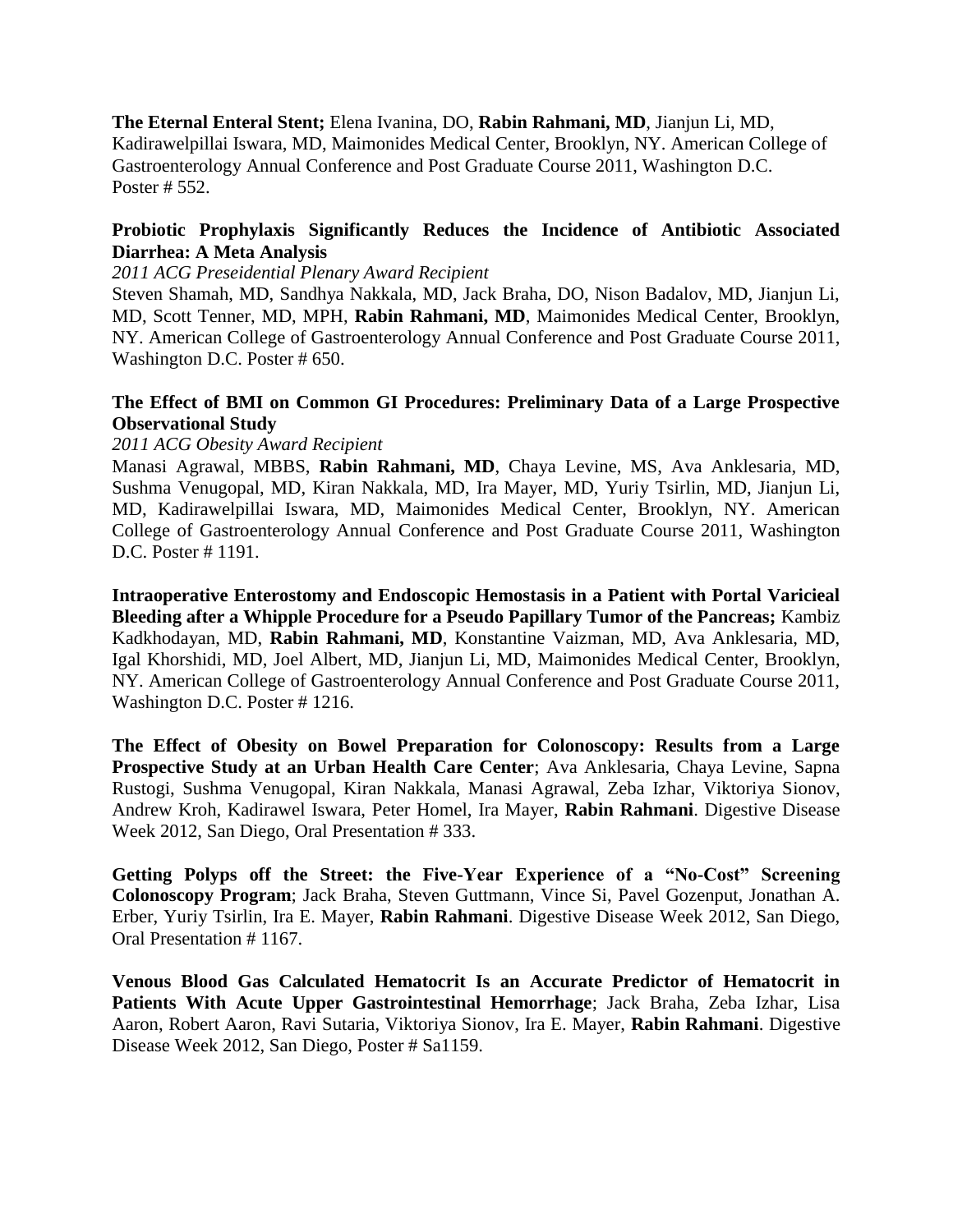**Gastric Tuberculosis: A Systematic Literature Review;** Kambiz Kadkhodayan, MD, Igal Khorshidi, MD, Ava Anklesaria, MBBS, Ira Mayer, MD, FACG, **Rabin Rahmani, MD**, Maimonides Medical Center, Brooklyn, NY. American College of Gastroenterology Annual Conference and Post Graduate Course 2012, Las Vegas, Poster # 61.

**Gastric Tuberculosis: The New Great Masquerader; A Case Report and Review;** Kambiz Kadkhodayan, MD, Ava Anklesaria, MBBS, Manashe Badalov, BA, Igal Khorshidi, MD, Ira Mayer, MD, FACG, **Rabin Rahmani, MD**, Maimonides Medical Center, Brooklyn, NY. American College of Gastroenterology Annual Conference and Post Graduate Course 2012, Las Vegas, Poster # 76.

**Ampullary Cancer in a Pregnant Female: A Rare Clinicopathological Entity;** Prasun Shah, MD, Manasi Agrawal, MBBS, Kiran Nakkala, MD,Vijaya Sena Dendi, MBBS, Yanyu Sun, MD, Manashe Badalov, BA, Ira Mayer, MD, FACG, **Rabin Rahmani, MD**, Maimonides Medical Center, Brooklyn, NY. American College of Gastroenterology Annual Conference and Post Graduate Course 2012, Las Vegas, Poster # 140.

**Pseudopapillary Tumor of the Pancreas in a Patient with Systemic Sarcoidosis: A Rare Combination;** Kambiz Kadkhodayan, MD, Ava Anklesaria, MBBS, Ira Mayer, MD, FACG, **Rabin Rahmani, MD**, Maimonides Medical Center, Brooklyn, NY. American College of Gastroenterology Annual Conference and Post Graduate Course 2012, Las Vegas, Poster # 142.

**Recurrent Isosporiasis as a Portent of Adult Human T-Cell Lymphoma in a Patient with HTLV-1;** Manali Pednekar, MD, Ava Anklesaria, MD, Robert Aaron, MD, Jack Braha, MD, Ira Mayer, MD, FACG**, Rabin Rahmani, MD**, Maimonides Medical Center, Brooklyn, NY. American College of Gastroenterology Annual Conference and Post Graduate Course 2012, Las Vegas, Poster # 193.

**Primary Carcinoid Tumor of the Liver: A Rare Entity; Mohammad Choudhry, MD, Kevin** Tin, MD, Po Cheng Chu, MD, Kadirawel Iswara, MD, FACG, **Rabin Rahmani, MD**, Maimonides Medical Center, Brooklyn, NY. American College of Gastroenterology Annual Conference and Post Graduate Course 2012, Las Vegas, Poster # 215.

**Intestinal Spirochetosis: A Rare Etiology with a Common Presentation;** Manasi Agrawal, MBBS, Daniel Brelian, MD, Yuriy Tsirlin, MD, FACG, Jeffrey Lipton, MD, Ira Mayer, MD, FACG, Nison Badalov, MD, **Rabin Rahmani, MD**, Maimonides Medical Center, Brooklyn, NY. American College of Gastroenterology Annual Conference and Post Graduate Course 2012, Las Vegas, Poster # 338.

**Hypertensive Urgency Secondary to Capsule Retention in a Patient with Achalasia;** Stanley Yakubov, MD, Kiran Nakkala, MD, Vijaya Sena Dendi, MBBS, Kadirawel Iswara, MD, FACG, Ira Mayer, MD, FACG, , Viktoriya Sionov, BA, **Rabin Rahmani, MD**, Maimonides Medical Center, Brooklyn, NY. American College of Gastroenterology Annual Conference and Post Graduate Course 2012, Las Vegas, Poster # 606.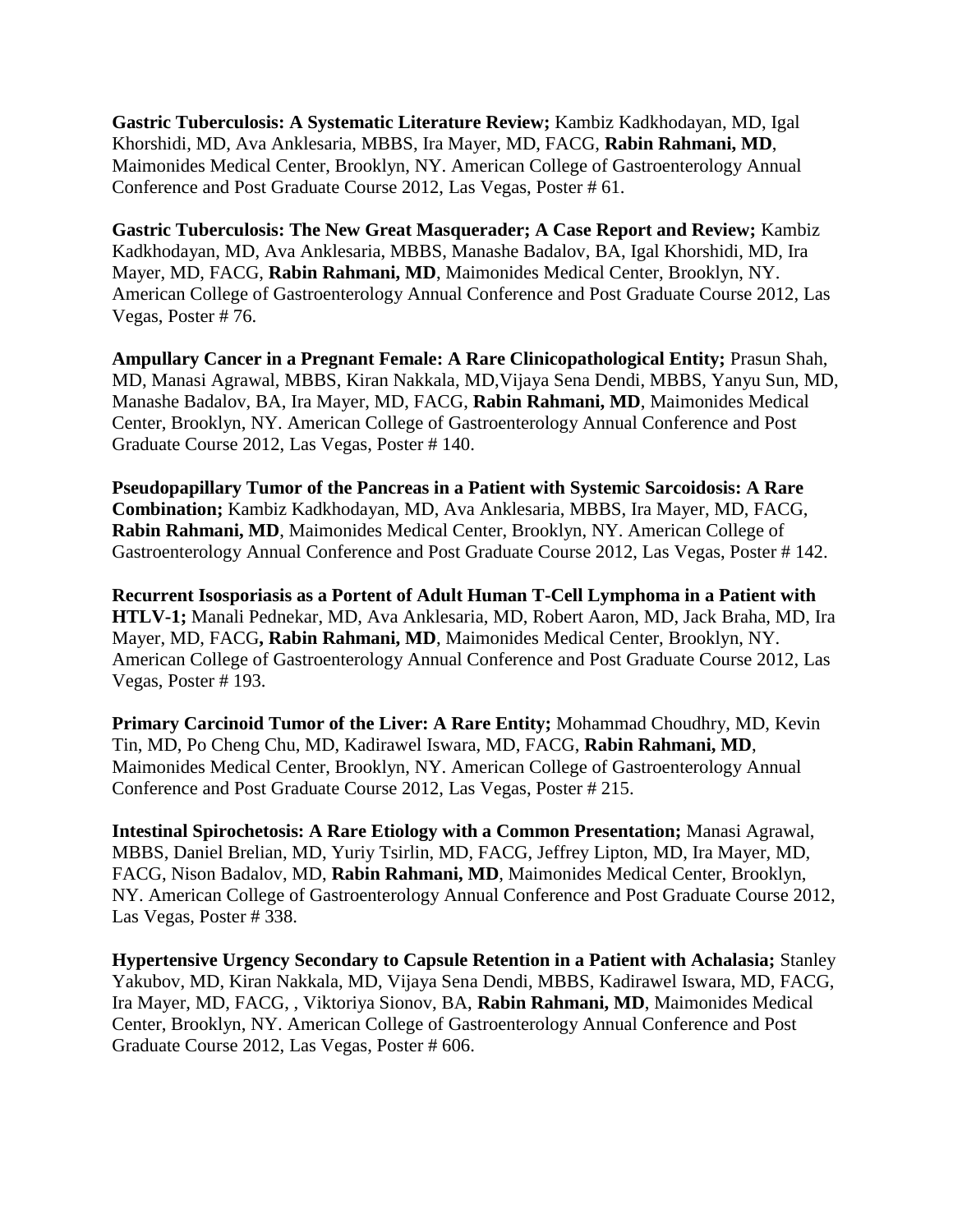**Undifferentiated Sarcoma of the Stomach: A Rare Entity;** Manasi Agrawal, MBBS, Kiran Nakkala, MD, Robert Kalter, MD, Zeba Izhar, MD, Ira Mayer, MD, FACG, Ian Wall, DO, **Rabin Rahmani, MD**, Maimonides Medical Center, Brooklyn, NY. American College of Gastroenterology Annual Conference and Post Graduate Course 2012, Las Vegas, Poster # 637.

**Lessons From Clinical Trials on Early Aggressive Intravenous Hydration in Acute Pancreatitis: A Meta-analysis --** *2012 ACG Presidential Poster Award Recipient;*  **Rabin Rahmani, MD**, FACG, Steven Shamah, MD, Daniel Marino, MS, Vijaya Sena Dendi, MBBS, Ira Mayer, MD, FACG, Scott Tenner, MD, FACG, Gastroenterology, Maimonides Medical Center, Brooklyn, NY, State University of New York, Brooklyn, NY. American College of Gastroenterology Annual Conference and Post Graduate Course 2012, Las Vegas, Poster # 663.

**Resolution of Recurrent Gastrointestinal Bleeding after Transcatheter Aortic Valve Replacement in a Patient with Heyde's Syndrome;** Kambiz Kadkhodayan, MD, Ava Anklesaria, MD, Igal Khorshidi, MD, Vijaya Sena Dendi, MBBS, Ira Mayer, MD, FACG, **Rabin Rahmani, MD**, Maimonides Medical Center, Brooklyn, NY. American College of Gastroenterology Annual Conference and Post Graduate Course 2012, Las Vegas, Poster # 737.

**Probiotics in Minimal Hepatic Encephalopathy: A Meta-analysis;** Manasi Agrawal, MBBS, Peter Homel, PhD, Nison Badalov, MD, Ira Mayer, MD, FACG, **Rabin Rahmani, MD**, Maimonides Medical Center, Brooklyn, NY. American College of Gastroenterology Annual Conference and Post Graduate Course 2012, Las Vegas, Poster # 772.

**Fulminant Hepatic Failure and Gas Gangrene Secondary to** *Clostridium perfringens septicemia;* Pavel Gozenput, MD, Steven Guttmann, MD, Kiran Nakkala, MD, Yuriy Tsirlin, MD, Ira Mayer, MD, FACG, **Rabin Rahmani, MD**, Maimonides Medical Center, Brooklyn, NY. American College of Gastroenterology Annual Conference and Post Graduate Course 2012, Las Vegas, Poster # 816.

**A Rare Case of Lower Gastrointestinal Bleeding from Appendiceal Orifice Treated with Colonoscopic Appendiceal Clipping;** Stanley Yakubov, MD, Emaka Anyadike, MD, Ava Anklesaria, MD, Ira Mayer, MD, FACG, Zeba Izhar, MD, **Rabin Rahmani, MD**, Yuriy Tsirlin, MD, Gastroenterology, Maimonides Medical Center, Brooklyn, NY. American College of Gastroenterology Annual Conference and Post Graduate Course 2012, Las Vegas, Poster # 879.

**Epiploic Appendagitis: Underappreciated and Easily Misdiagnosed and Often Masquerading as an Acute Abdomen;** Stanley Yakubov, MD, Po Cheng Chu, MD, Viktoriya Sionov, BA, Kadirawel Iswara, MD, FACG, Ira Mayer, MD, FACG, **Rabin Rahmani, MD**, Maimonides Medical Center, Brooklyn, NY. American College of Gastroenterology Annual Conference and Post Graduate Course 2012, Las Vegas, Poster # 880.

**The Case of the Vanishing CBD Stent;** Manasi Agrawal, MBBS, Kiran Nakkala, MD, Michael Huynh, MS4, FACG, Vijaya Sena Dendi, MBBS, Ira Mayer, MD, FACG, Elliot Fuhror, MD, **Rabin Rahmani, MD**, Maimonides Medical Center, Brooklyn, NY. American College of Gastroenterology Annual Conference and Post Graduate Course 2012, Las Vegas, Poster # 1239.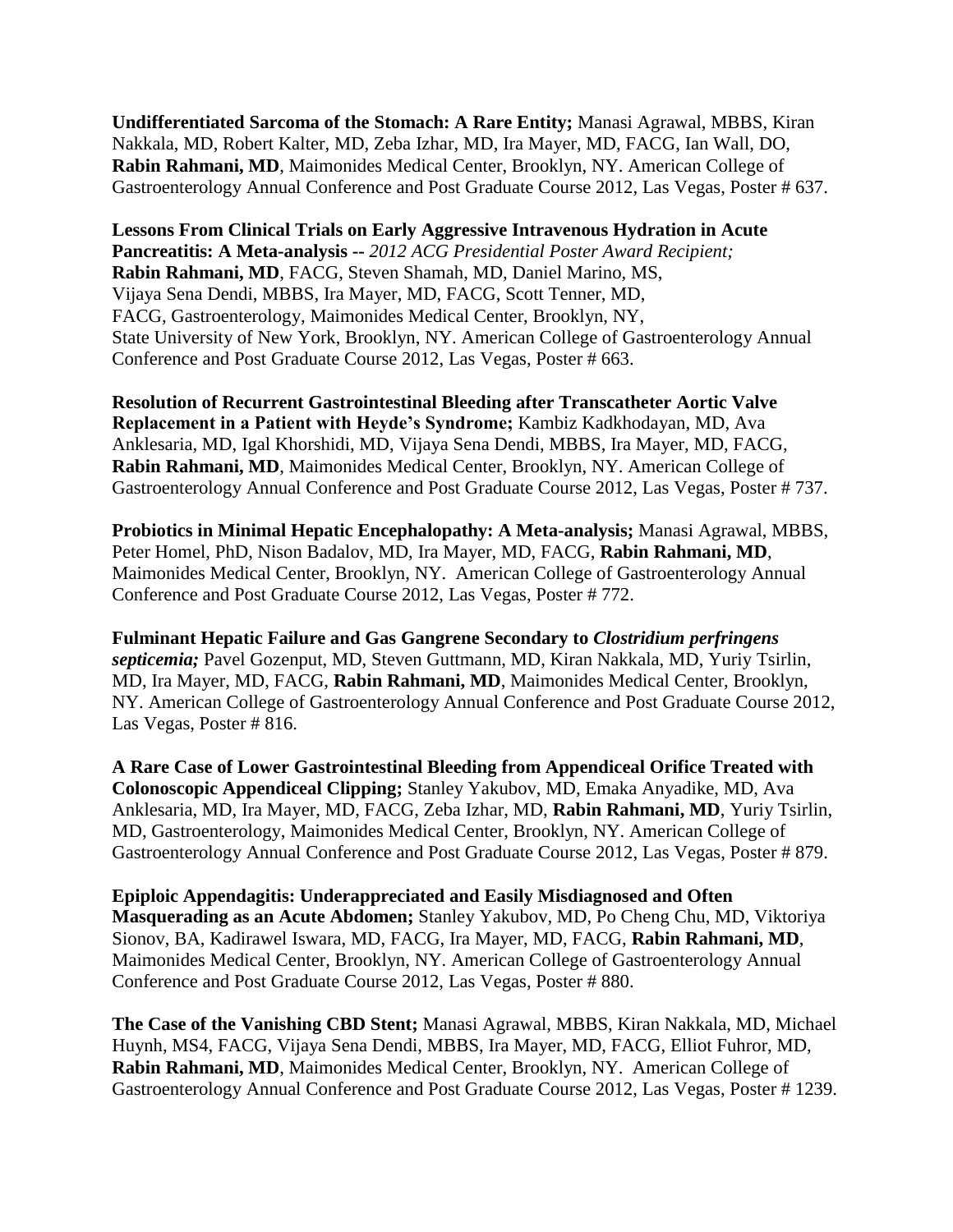**Malignancy Potential of Polyps: Does Size Matter? A Case Report and Review;** Kevin Tin, MD, Po Cheng Chu, MD, Ira Mayer, MD, FACG, **Rabin Rahmani, MD**, Maimonides Medical Center, Brooklyn, NY. American College of Gastroenterology Annual Conference and Post Graduate Course 2012, Las Vegas, Poster # 1657.

**Lessons on Aggressive Intravenous Hydration in Acute Pancreatitis: a Meta-analysis of Clinical Trials;** Steven Shamah, MD, Paul Leis, MS, Pierre Hindy, MD, FACG, **Rabin Rahmani, MD,** Ira Mayer, MD, FACG, Scott Tenner, MD, MPH, FACG, State University of New York, Brooklyn, NY. Maimonides Medical Center, Brooklyn, NY. American College of Gastroenterology Annual Conference and Post Graduate Course 2013, San Diego, Poster # 118

**Solid Pseudo-Papillary Tumor of the Pancreas: a Case Series;** Manasi Agrawal, MD, Nison Badalov, MD, FACG, Pierre Hindy, MD, Ira Mayer, MD, FACG, **Rabin Rahmani, MD,** Maimonides Medical Center, Brooklyn, NY. American College of Gastroenterology Annual Conference and Post Graduate Course 2013, San Diego, Poster # 126

**Ulcerative Colitis Exacerbation in a Young Patient Causing Acute Myocardial Infarction: a Case Report;** Prasun Shah, MD, Steven Shamah, MD, Sameer Chadha, MBBS, Susan Rhamdaney, MD, Ira Mayer, MD, FACG, **Rabin Rahmani, MD,** Maimonides Medical Center, Brooklyn, NY. American College of Gastroenterology Annual Conference and Post Graduate Course 2013, San Diego, Poster # 484

**Severe Hypercholestremia Caused by Obstructive Jaundice Due to a Large Neurofibroma in a Patient with Von Recklinghausen's Disease;** Kenechukwu Chudy-Onwugaje, MD, MPH, Ava Anklesaria, MD, Ira Mayer, MD, FACG, Prabhsimranjot Singh, MD, Ioana Chen, MD, **Rabin Rahmani, MD,** FACG, Maimonides Medical Center, Brooklyn, NY. American College of Gastroenterology Annual Conference and Post Graduate Course 2013, San Diego, Poster # 733

**Brunner's Gland Hyperplasia: an Unusual Cause of Biliary Obstruction with Successful Endoscopic Treatment;** Kenechukwu Chudy-Onwugaje, MD, MPH, Derrick Cheung, MD, Ava Anklesaria, MD, Robert Aaron, MD, Ira Mayer, MD, FACG, Nison Badalov, MD, FACG, Rabin Rahmani, MD, FACG, Maimonides Medical Center, Brooklyn, NY. American College of Gastroenterology Annual Conference and Post Graduate Course 2013, San Diego, Poster # 734

### **An Innovative Method of Management of an Impacted Lithotripsy**

**Basket after Salvage Device Failure;** Ava Anklesaria, MD, Vadim Abramov, MD, Nnaemeka Anyadike, MD, Ira Mayer, MD, FACG, Kadirawel Iswara, MD, FACG**, Rabin Rahmani, MD,** FACG, Maimonides Medical Center, Brooklyn, NY. American College of Gastroenterology Annual Conference and Post Graduate Course 2013, San Diego, Poster # 753

### **Acute Obstructive Suppuration of the Pancreatic Duct Causing**

**Sepsis;** Jack Braha, DO, Stanley Yakubov, MD, Joel Albert, MD, Ira Mayer, MD, FACG, **Rabin Rahmani, MD,** Yuriy Tsirlin, MD, Maimonides Medical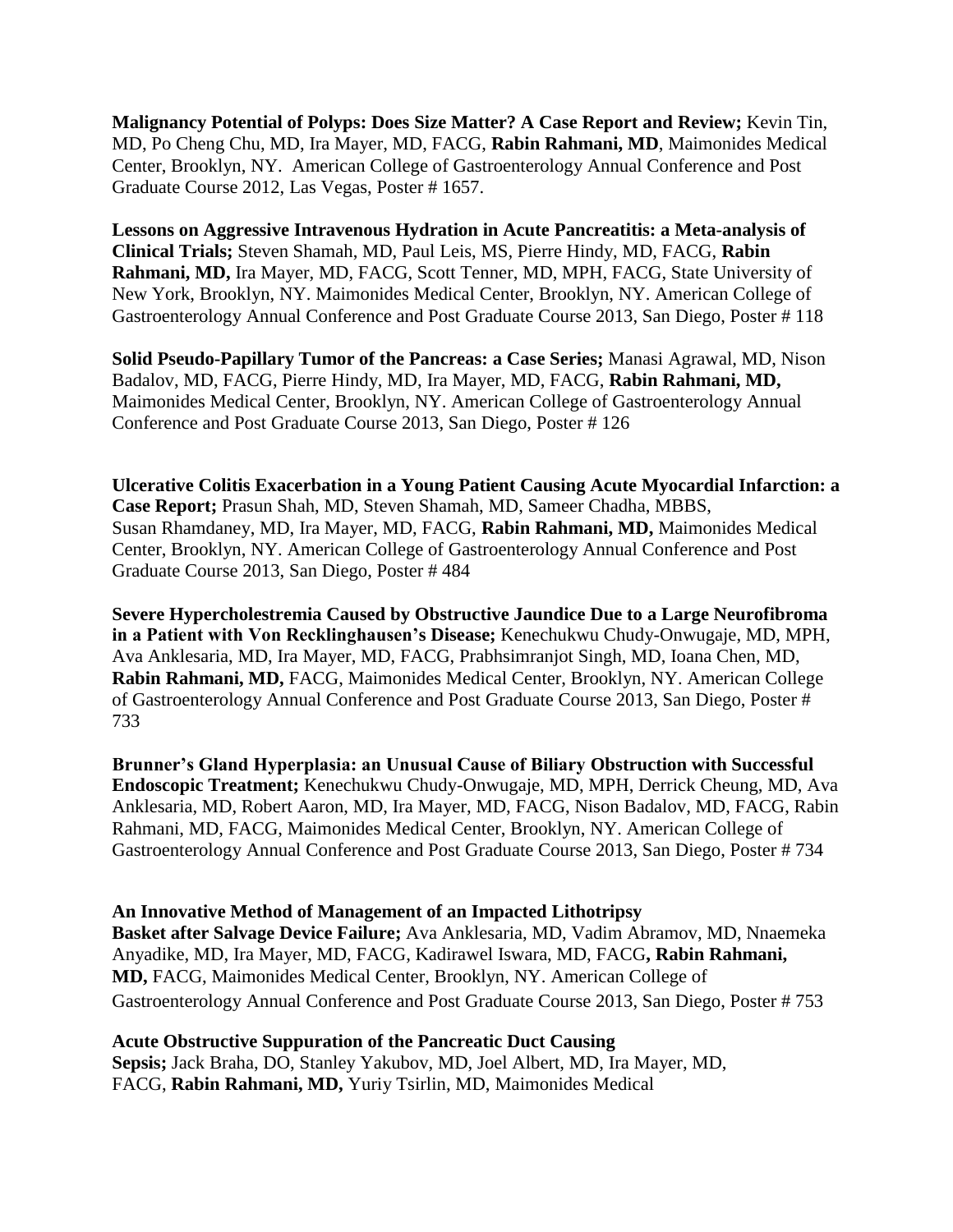Center, Brooklyn, NY. American College of Gastroenterology Annual Conference and Post Graduate Course 2013, San Diego, Poster # 761

## **A Rare Case of Xanthogranuloma Inflammation in a Retroperitoneal Mass Causing Small Bowel Obstruction;** Kelly Teagle, DO, Derrick Cheung, MD, Pierre Hindy, MD, Ira Mayer, MD, FACG, **Rabin Rahmani, MD,** Maimonides Medical Center, Brooklyn, NY. American College of Gastroenterology Annual Conference and Post Graduate Course 2013, San Diego, Poster # 803

**Epiploic Appendagitis: a Rare Entity Easily Misdiagnosed as an Acute Abdomen: Case Series and Review of Literature;** Stanley Yakubov, MD, Steven Guttmann, MD, Po Cheng Chu, MD, Kadirawel Iswara, MD, FACG, Ira Mayer, MD, FACG, **Rabin Rahmani, MD,** Maimonides Medical Center, Brooklyn, NY. American College of Gastroenterology Annual Conference and Post Graduate Course 2013, San Diego, Poster # 944

**Cecal Bascule: a Rare Adverse Event as a Result of Retuximab Therapy;** Dmitriy Khodorskiy, MD, Derrick Cheung, MD, Aaron Winnick, MD, Anna Serur, MD, Samah Jan, MD, Ira Mayer, MD, FACG, **Rabin Rahmani, MD,** Maimonides Medical Center, Brooklyn, NY. American College of Gastroenterology Annual Conference and Post Graduate Course 2013, San Diego, Poster # 982

### **Fatal** *Clostridium difficile* **Infection of the Small Bowel after Total**

**Colectomy – A Case Report and Review;** Kenechukwu Chudy-Onwugaje, MD, MPH, Daniel Brelian, MD, Pierre Hindy, MD, Yuriy Tsirlin, MD, Ira Mayer, MD, FACG, **Rabin Rahmani, MD,** Maimonides Medical Center, Brooklyn, NY. American College of Gastroenterology Annual Conference and Post Graduate Course 2013, San Diego, Poster # 1399

**Rare Presentation of a Multifocal Granular Cell Tumor of the Rectum and Cecum;** Stanley Yakubov, MD, Ira Mayer, MD, FACG, **Rabin Rahmani, MD,** Nison Badalov, MD, FACG, Maimonides Medical Center, Brooklyn, NY. American College of Gastroenterology Annual Conference and Post Graduate Course 2013, San Diego, Poster # 1532

**Colonic Histoplasmosis: an Uncommon Cause of Intractable Diarrhea;** Kenechukwu Chudy-Onwugaje, MD, MPH, Nnaemeka Anyadike, MD, Yuriy Tsirlin, MD, FACG, Ira Mayer, MD, FACG, **Rabin Rahmani, MD,** FACG, Maimonides Medical Center, Brooklyn, NY. American College of Gastroenterology Annual Conference and Post Graduate Course 2013, San Diego, Poster # 1562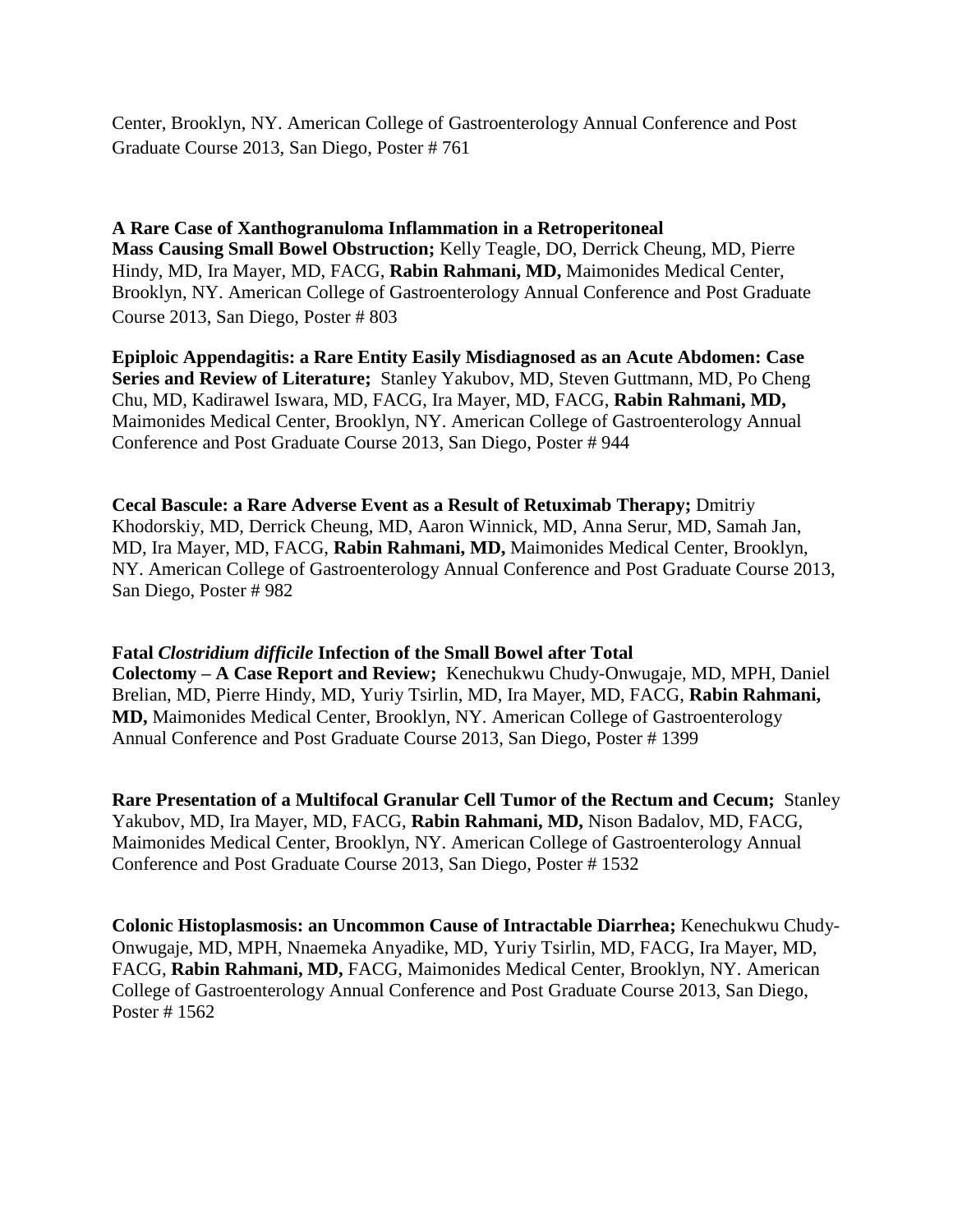#### **Endoscopic Sigmoidopexy with T-fasteners in Recurrent**

**Sigmoid Volvulus: a Report of Two Cases and Review;** Kevin Tin, MD, Nnaemeka Anyadike, MD, Mohammad Choudhry, MD, Yuriy Tsirlin, MD, Kadirawel Iswara, MD, FACG, Anna Serur, MD, Ira Mayer, MD, FACG, **Rabin Rahmani, MD,** Maimonides Medical Center, Brooklyn, NY. American College of Gastroenterology Annual Conference and Post Graduate Course 2013, San Diego, Poster # 1697

### **PUBLICATIONS:**

**Rahmani R.** Pulls of Life: A doctor ponders the healing power of faith and family. Neurology Nov 2006;2(5):48.

**Rahmani R**, Schiano TD. A new approach for treatment of hepatitis C in hepatitis C-autoimmune hepatitis overlap syndrome. Gastroenterol Hepatol (N Y). 2010 Apr;6(4):236-8.

Southern WN, **Rahmani R**, Aroniadis O, Khorshidi I, Thanjan A, Ibrahim C, Brandt LJ. Postoperative Clostridium difficile-associated diarrhea. Surgery. 2010 Jul;148(1):24-30.

**Rahmani R**, Ivanina E, Yang L. An unusual cause of acute cholangitis. Hepatology. 2010 Aug;52(2):795-6.

Agrawal M, Arora S, Li J, **Rahmani R**, Sun L, Steinlauf AF, Mechanick JI, Zaidi M. Bone, inflammation, and inflammatory bowel disease. Curr Osteoporos Rep. 2011 Dec; 9(4): 251-7.

Agrawal M, **Rahmani R**, Nakkala K, Fiel MI, Schiano T. Hepatoportal sclerosis (obliterative portal venopathy) and nodular regenerative hyperplasia in a patient with myasthenia gravis: A case report and review of the published work. Hepatol, Res. 2013 May 15.

Chudy-Onwugaje K, Anyadike N, Tsirlin Y, Mayer I, **Rahmani R**. Severe Hypercholesterolemia: A Unique Presentation of Non-Hodgkins Lymphoma in a Patient with Neurofibromatosis Type 1. Case Rep Gastrointest Med. 2014; 2014: 579352, 4 pages, 2014.

### **ABSTRACTS:**

Khorshidi I**, Rahmani R,** Chernis G, Brandt LJ. The Impact of BMI and Ethnicity on the Course of Colonic Diverticulitis. The American Journal of Gastroenterology 2007;102,S249-S271.

**Rahmani R,** Hass D, Ho S. EUS-Guided Diagnosis Of New-Onset Sarcoidosis in a Patient with Cervical Cancer. The American Journal of Gastroenterology 2007;102, S271-S426.

**Rahmani R,** Southern W, Khorshidi I, Thanjan A, Ibrahim CB, Brandt LJ. Post-surgical *Clostridium difficile* Infection. The American Journal of Gastroenterology 2007;102, S249-S271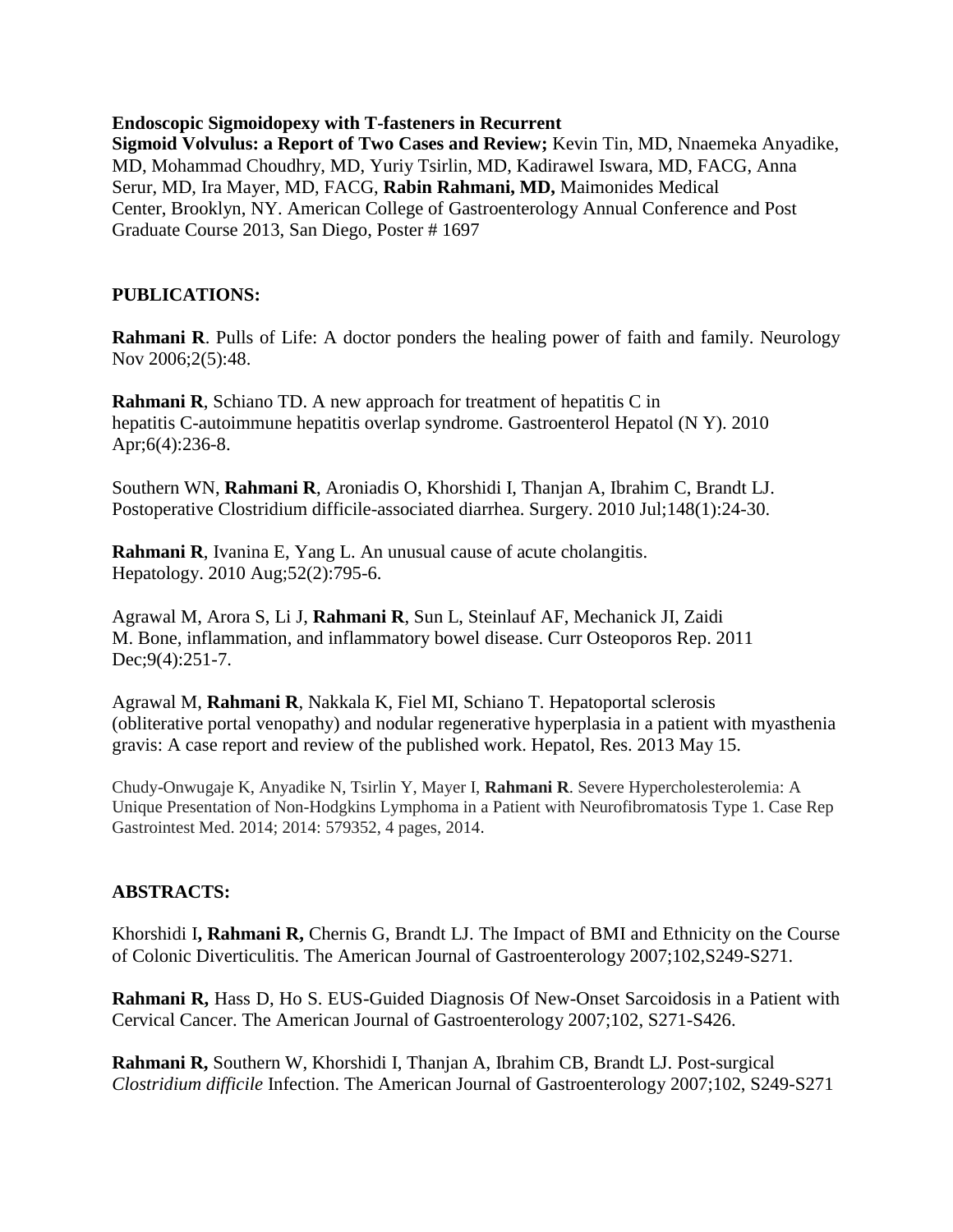**Rahmani R** , Southern W, Khorshidi I, Ibrahim CB, Thanjan AJ, Brandt LJ. Race and Ethnicity as Risk Factors for Post-surgical *C. difficile* Infection and its Mortality. Gastroenterology 2008;134(4), A-671.

Grinspan A, Bernheim O, Yousefzadeh E, **Rahmani R**, Southern W, Brandt LJ. *Clostridium difficile* as a Causative Agent of Post-Infection Irritable Bowel Syndrome (PI-IBS). Gastroenterology 2008;134(4), A-91.

Badalov N, Wall I, Braha J, Vaizman K, **Rahmani R**, Mirchandani J, Li J, Iswara K, Tenner SM. Potential Savings for Federal Funding of a Colorectal Cancer Screening Program in Uninsured Patients: A Cost-Effectiveness Analysis. Gastroenterology 2009;136(5), A-331.

Fidahussein SS, Badalov N, Wall I, Braha J, **Rahmani R,** Iswara K, Li J, Tenner SM. Colo-Colonic Intussusception Secondary to a Giant Intraluminal Lipoma. The American Journal of Gastroenterology 2009;104, S318-S351.

Wall I, Badalov N, **Rahmani R,** Braha J, Patel D, Baradarian R, Iswara K, Li J, Tenner SM. Why Is Obesity an Independent Risk Factor for Severity in Patients with Acute Pancreatitis? The American Journal of Gastroenterology 2009;104, S60-S96.

Anklesaria A, Chu PC, Badalov N, Wall I, **Rahmani R,** Fidahussein SS, Iswara K, Li J, Tenner SM. Spontaneous Jejunal Submucosal Hematoma Presenting as a Small Bowel Obstruction. The American Journal of Gastroenterology 2009;104, S257-S287.

**Rahmani R,** Wall I, Badalov N, Anklesaria A,Yang N, Li J, Tenner SM, Steinheber F. Abdominal Aortic Aneurysm as a Cause of Acute Cholangitis. The American Journal of Gastroenterology 2009;104, S230-S257.

Chu PC, Anklesaria A, **Rahmani R,** Wall I, Badalov n, Iswara K, Li J, Tenner SM. Endoscopic Intra-Peritoneal Abscess Drainage. The American Journal of Gastroenterology 2009;104, S213- S230.

Fidahussein SS, Badalov N, Chandra P, Clark B, Anklesaria A, Chu PC, Braha J, Wall I, **Rahmani R,** Vaizman K, Iswara K, Li J, Tenner SM.Giant Gastrointestinal Stromal Tumor (GIST) with Massive Gastrointestinal Bleed. The American Journal of Gastroenterology 2009;104, S213-S230.

Fidahussein S, Badalov N, Wall I, Braha J, **Rahmani R,** Vaizman K. Iswara K, Li J, Tenner SM. A Wolf Masquerading as a Sheep: A Case of Ganglioneuroma. The American Journal of Gastroenterology 2009;104, S368-S395.

**Rahmani R**, Cheung D, Wall I, Badalov N, Khorshidi I, Li J, Tenner SM, Abdullah M. Intestinal Tuberculoma Masquerading as a Lipoma. The American Journal of Gastroenterology 2009;104, S368-S395.

**Rahmani R,** Braha J, Chu PC, Yang N, Fidahussein SS, Wall I, Khorshidi I, Ivanina E, Nakkala K, Iswara K, Li J, Tenner SM, Mayer IE. Increased Use of Proton Pump Inhibitors among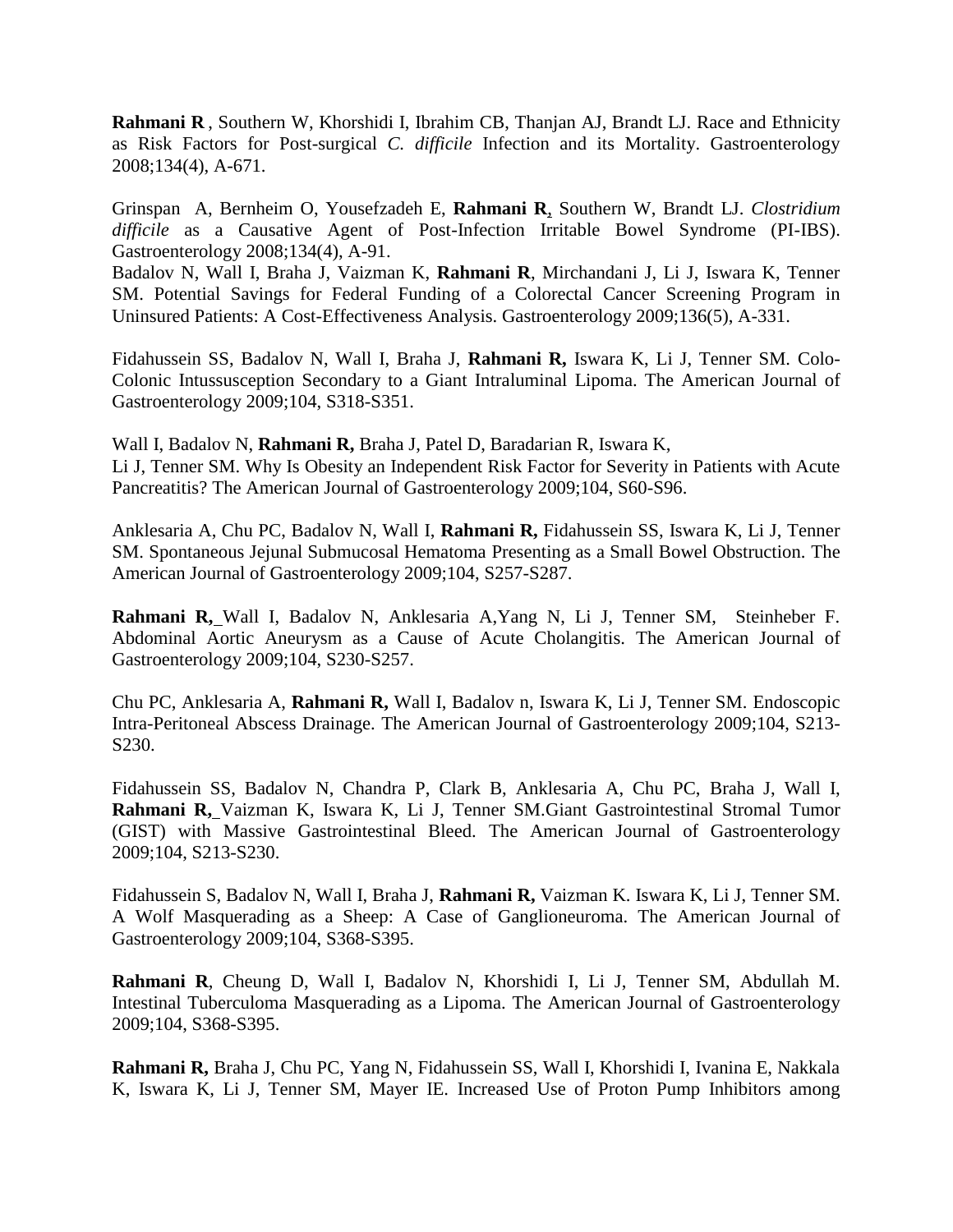Caucasians Associated with Increased Risk of Nosocomial Clostridium difficile Colitis. Gastroenterology 2010[;138\(5\), S](http://www.gastrojournal.org/issues?issue_key=S0016-5085%2810%29X6001-2)-210.

Haran M, Nakkala K, Chu PC, **Rahmani R**, Lodha A, Iswara K, JianJun Li, Tenner SM. Candida Parasilopsis fungemia is Associated with Underlying Colorectal Carcinoma. Gastroenterology 2010[;138\(5\), S](http://www.gastrojournal.org/issues?issue_key=S0016-5085%2810%29X6001-2)-445.

**Rahmani R**, Nobel V, Mishra N, Ratnarajah G, Wall I, Ivanina E, Iswara K, Li J, Tenner SM, Bernstein MD. Decreased Sustained Virologic Response in Patients With Elevated Alanine Aminotransferase (ALT) During The Treatment of Chronic Hepatitis C. Gastroenterology 2010[;138\(5\), S](http://www.gastrojournal.org/issues?issue_key=S0016-5085%2810%29X6001-2)-218.

Farooq S, Baradarian R, Badalov N, Spatz R, Ramdhaney S, **Rahmani R**, Khorsidi I, Tenner S. Does Intravenous Lidocaine Decrease Pain in Patients Undergoing Propofol Sedation for Endoscopic Procedures? The American Journal of Gastroenterology 2010;105, S524

**Rahmani R**, Ivanina E, Nakkala K, Braha J, Iswara K, Li J, Tenner S, Erber J. Treatment of a Perforated Crohn's Ileocolitis during Pregnancy with Open Abdominal Management. The American Journal of Gastroenterology 2010;105, S354.

Anklesaria A, Chu CP, **Rahmani R**, Nakkala K, Iswara K, Li J, Tenner S. Ischemic Colitis as Initial Presentation of Factor V Leiden Deficiency. The American Journal of Gastroenterology 2010;105, S332-S333

Khorshidi I, Guttmann S, **Rahmani R**, Braha J, Tsirlin Y, Iswara K, Li J, Tenner S. Spontaneous Enterocutaneous Fistula: A Rare Presentation for Recurrent Transverse Colonic Carcinoma. The American Journal of Gastroenterology 2010;105, S329-S330.

**Rahmani R**, Guttman S, Tenner S, Schiano T. Epiploic Appendagitis after Liver Transplantation: Diagnosis and Management. The American Journal of Gastroenterology 2010;105, S285.

Kantrowitz M, Wall I, Braha J, **Rahmani R**, Tin J, Iswara K, Li J, Tenner S. Clonorchiasis Causing Biliary Obstruction 15 Years after Immigration to the United States. The American Journal of Gastroenterology 2010;105, S210.

Yang N, Wall I, **Rahmani R**, Iswara K, Li J, Tenner S. Manipulation of Gastrostomy Tube Causing Fatal Necrotizing Fasciitis. The American Journal of Gastroenterology 2010;105, S181

Guttmann S, Braha J, **Rahmani R**, Khroshidi I, Li J, Iswara K, Tenner S, Badalov N. Conservative Management of Cytomegalovirus Erosive Gastritis in an Immunocompetent Host. The American Journal of Gastroenterology 2010;105, S180-S181.

Nakkala K, Ivanina E, **Rahmani R**, Iswara K, Li J, Tenner S. Secondary Esophageal Pseudoachalasia Associated with Von Recklinghausen's Neurofibromatosis. The American Journal of Gastroenterology 2010;105, S160.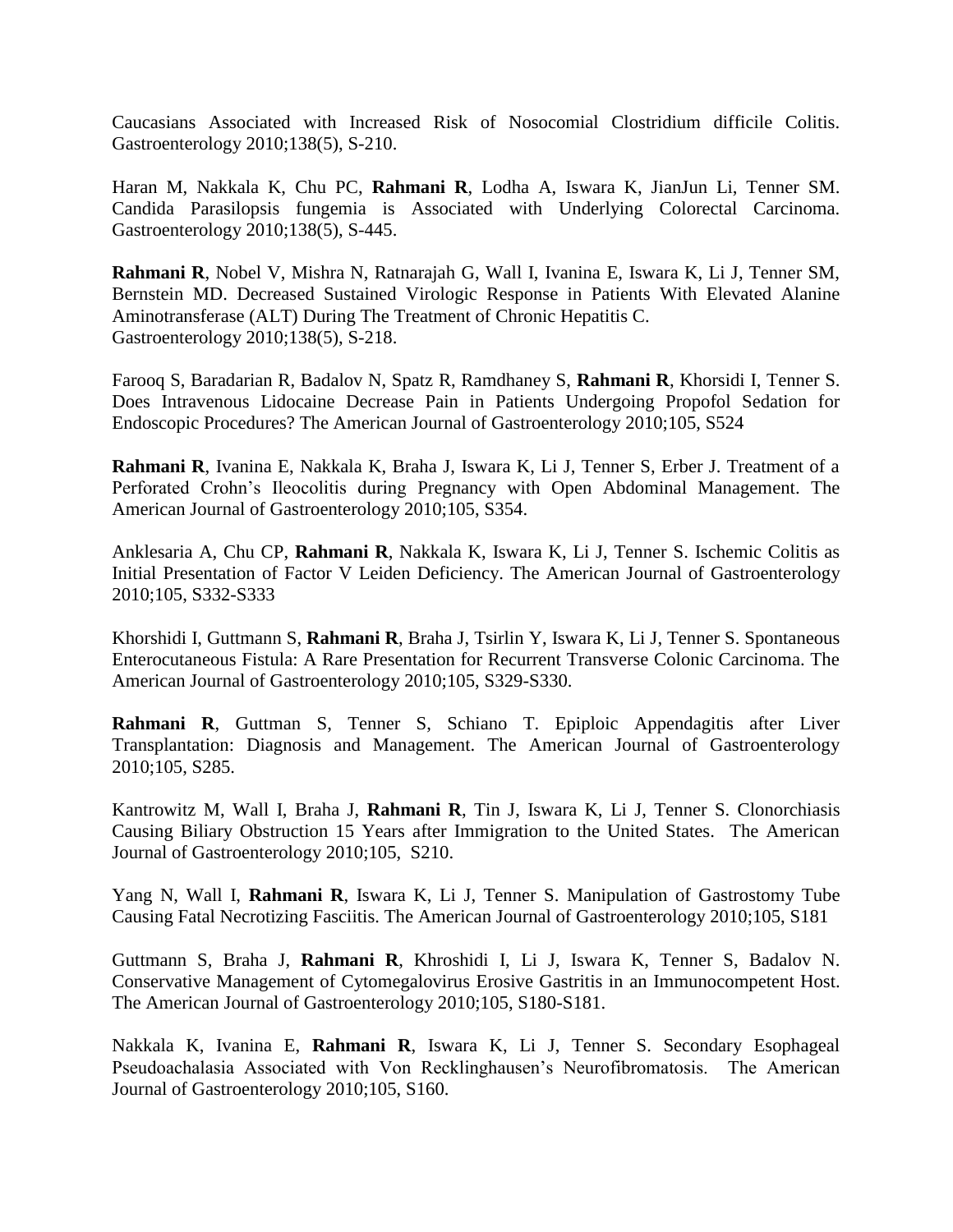**Rahmani** R, Anklesaria A, Chu CP, Wall I, Nakkala K, Cheung D, Iswara K, Li J, Mayer I, Tenner S. Asprin Prevents the Development of *C. difficile* Associated Diarrhea in Hospitalized Patients. The American Journal of Gastroenterology 2010;105, S147.

Agrawal M, **Rahmani R**, Levine C, Anklesaria A, Venugopal S, Nakkala K, Mayer I, Tsirlin Y, Li J, Iswara K. The Effect of BMI on Common GI Procedures: Preliminary Data of a Large Prospective Observational Study. The American Journal of Gastroenterology 2011;106, S518- S519.

Anklesaria A, Venugopal S, Levine C, Pagola M, Agrawal M, Li J, Iswara K, **Rahmani R**. A Prospective Study Evaluating the Effects of BMI on Bowel Preparation for Colonoscopy. The American Journal of Gastroenterology 2011;106, S104.

Shamah S, **Rahmani R**, Vaizman K, Li J, Wetzler G. A Rare Case of Sigmoid Volvulus Secondary to Midgut Malrotation in the Setting of a Carcinoid Tumor in an Eight Year Old Girl. The American Journal of Gastroenterology 2011;106, S399.

Anklesaria A, **Rahmani R**, Venugopal S, Kadkhodayan K, Iswara K, Li J, Badalov N. Endoscopic Management of an Unusual Complication of Percutaneous Radiologic Gastrostomy Placement. The American Journal of Gastroenterology 2011;106, S379.

Intraoperative Enterostomy and Endoscopic Hemostasis in a Patient with Portal Varicieal Kadkhodaya K, **Rahmani R**, Vaizman K, Anklesaria A, Khorshidi I, Albert J, Li J. Bleeding after a Whipple Procedure for a Pseudo Papillary Tumor of the Pancreas. The American Journal of Gastroenterology 2011;106, S378.

Ivanina E, **Rahmani R**, Nakkala S, Iswara K, Li J, Tsirlin Y. Novel Retrieval Method for Impacted Biliary Wallstent Delivery System: A Case Report and Review. The American Journal of Gastroenterology 2011;106, S375-S376.

Lam P, Aaron R, **Rahmani R**, Braha J, Li J, Tsirlin Y. Management of Crohn's Disease with Intractable Rectal Bleeding Complicated by Pulmonary Embolism Due to Factor V Leiden Mutation. The American Journal of Gastroenterology 2011;106, S353.

Shamah S, **Rahmani R**, Tsirlin Y, Li J. A Rare Case of Paraganglioma Presenting as Severe Rectal Bleeding. The American Journal of Gastroenterology 2011;106, S313.

Gozenput P, Anklesaria A, Cheung D, **Rahmani R**, Iswara K, Li J. An Unusual Case of Echinococcus in an American Born Female Who Never Traveled Outside the United States: A Case Report and Review. The American Journal of Gastroenterology 2011;106, S283.

Venugopal S, Thein Z, Nakkala K, Anlesaria A, **Rahmani R**, Li J, Abdullah M. Gangrene Associated with Cryoglobulinemia (CR) in Hepatitis C Virus (HCV) Infection with a Fatal Outcome. The American Journal of Gastroenterology 2011;106, S283.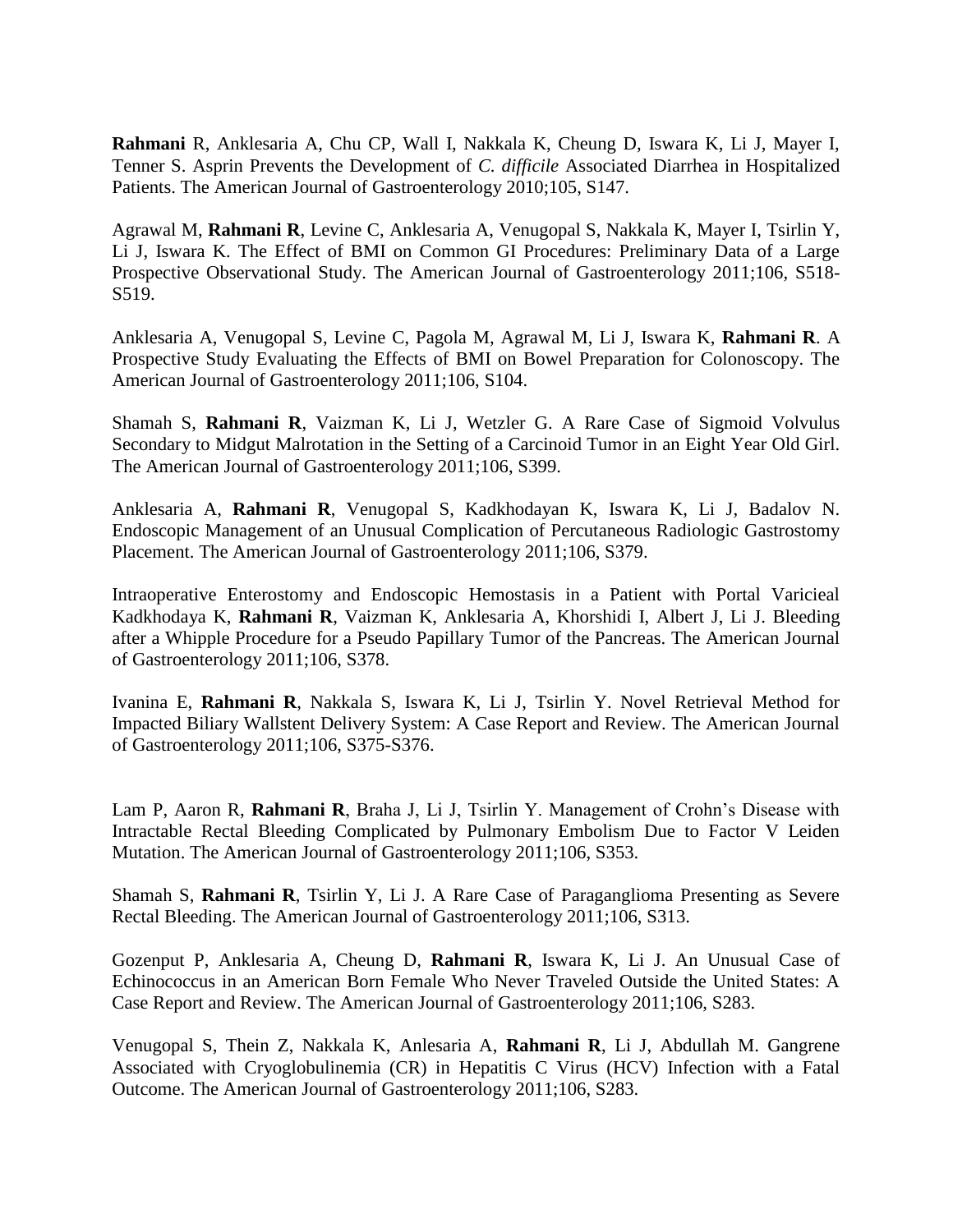Ivanina E, **Rahmani R**, Li J, Iswara K. The Eternal Enteral Stent. The American Journal of Gastroenterology 2011;106, S241-S242.

Guttmann S, Nakkala K, Sharma S, **Rahmani R**, Huang Y, Li J, Iswara K. A Case of Six Different Primary Malignancies in One Patient. The American Journal of Gastroenterology 2011;106, S213-S214.

Shamah S, **Rahmani R**, Nakkala K, Tsirlin Y, Iswara K, Li J. A Rare Case of Cholangitis Secondary to Severe Clonorchiasis 20 Years after Migration. The American Journal of Gastroeneterology 2011;106, S211.

Cheung D, Anklesaria A, Gozenput P, **Rahmani R**, Iswara K, Li J, Badalov N. An Unusual Case of a Bleeding Gastric Ulcer Due to Multiple Phytobezoars Consisting of Peach Pits: A Case Report and Review. The American Journal of Gastroenterology 2011;106, S194.

Guttmann S, Aaron R, **Rahmani R**, Kim S, Tessler S, Iswara K, Li J. A Rare and Fatal Case of Nasogastric Tube Intubation Causing Gastric Perforation. The American Journal of Gasroenterology 2011;106, S190.

Agrawal M, **Rahmani R**, Vaizman K, Iswara K, Li J. An Extremely Rare Form of Gastric Cancer: A Case Report and Review. The American Journal of Gastroenterology 2011;106, S190.

Shamah S, Nakkala S, Braha J, Badalov N, Li J, Tenner S, **Rahmani R**. Probiotic Prophylaxis Significantly Reduces the Incidence of Antibiotic Associated Diarrhea: A Meta Analysis. The American Journal of Gastroenterology 2011;106, S145.

Venugopal S, Anklesaria A, **Rahmani R**, Nakkala K, Pagala M, Steinheber F, Li J, Bernstein M. The Use of Standard Therapy with Peginterferon and Ribavirin for the Management of Mixed Cryoglobulinemia in Patients with Treatment Resistant HCV. The American Journal of Gastroenterology 2011;106, S105.

Ivanina E, Mayer I, Li J, **Rahmani R**, Tsilrin Y. EUS-Guided Drainage of Hepatic Abscess. Gastrointestinal Endoscopy 2012;75(4), AB114.

Anklesaria A, Levine C, Nakkala K, Agrawal M, Izhar Z, Sionov V, Venugopal S, Iswara K, Kroh A, Mayer IE, **Rahmani R**. The Effect of Obesity on Bowel Preparation for Colonscopy: Results From a Large Prospective Study at an Urban Health Care Center. Gastroenterology 2012;142(5), S-77.

Braha J, Izhar Z, Aaron L, Aaron R, Sutaria R, Sionov V, Mayer IE, **Rahmani R**. Venous Blood Gas Calculated Hematocrit is an Accurate Predictor of Hematocrit in Patients With Acute Upper Gastrointestinal Hemorrhage. Gastroenterology 2012;142(5), S-231.

Braha J, Guttmann S, Si V, Gozenput P, Erber JA, Tsirlin Y, Mayer IE, **Rahmani R**. Getting Polyps off the Street: the Five-Year Experience of "No-Cost" Screening Colonoscopy Program. Gastroenterology 2012;142(5), S-213-S-214.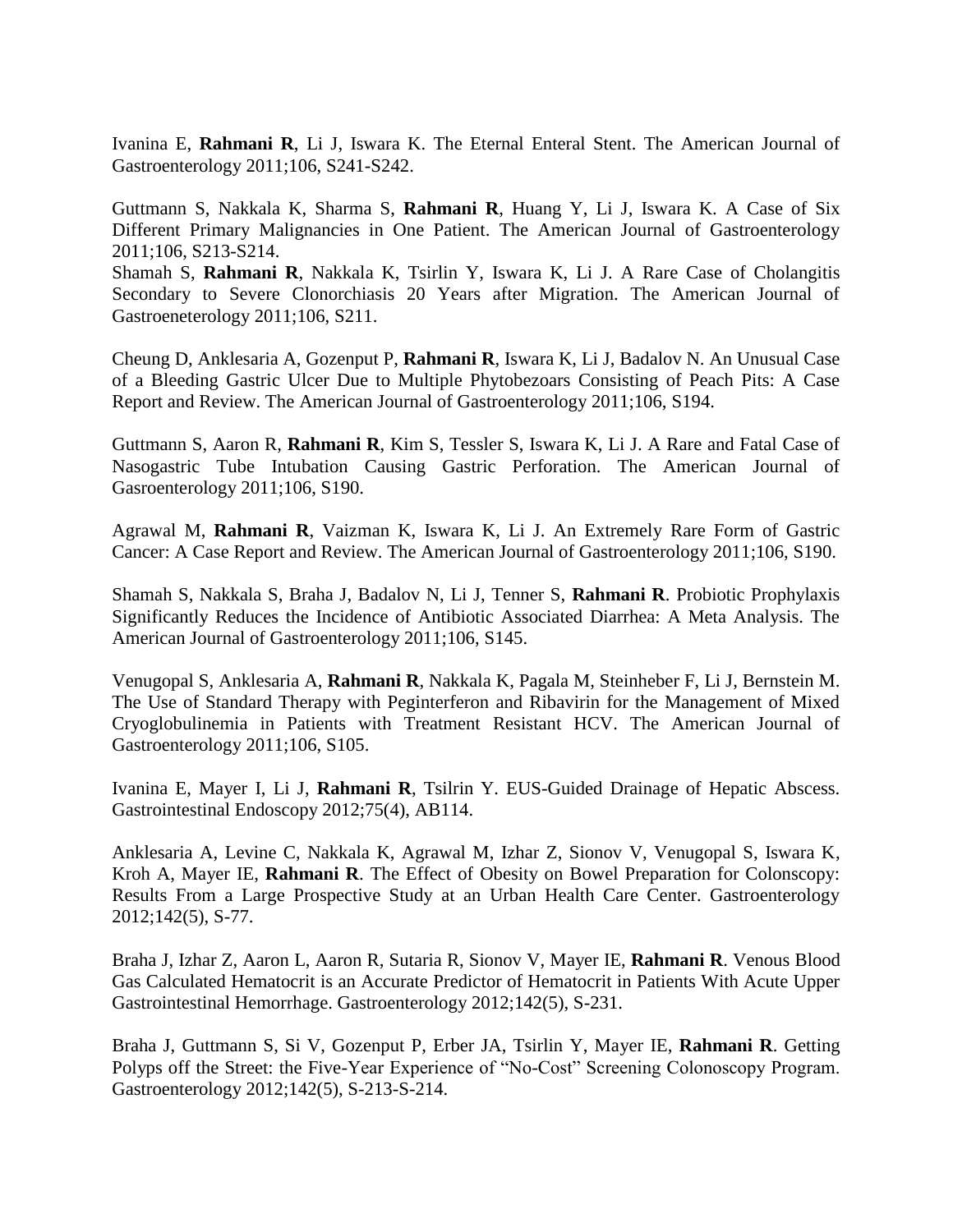Kevin Tin, MD, Po Cheng Chu, MD, Ira Mayer, MD, FACG, **Rabin Rahmani, MD.** Malignancy Potential of Polyps: Does Size Matter? A Case Report and Review. Am J Gastroenterol 2012; 107:S561; doi:10.1038/ajg.2012.273; 1411.

Stanley Yakubov, MD, Po Cheng Chu, MD, Viktoriya Sionov, BA, Kadirawel Iswara, MD, FACG, Ira Mayer, MD, FACG, **Rabin Rahmani, MD**. Epiploic Appendagitis: Underappreciated and Easily Misdiagnosed and Often Masquerading as an Acute Abdomen. Am J Gastroenterol 2012; 107:S461; doi:10.1038/ajg.2012.273, 1152

Manasi Agrawal, MBBS, Daniel Brelian, MD, Yuriy Tsirlin, MD, FACG, Jeffrey Lipton, MD, Ira Mayer, MD, FACG, Nison Badalov, MD, **Rabin Rahmani, MD**. Intestinal Spirochetosis: A Rare Etiology with a Common Presentation Am J Gastroenterol 2012; 107:S460; doi:10.1038/ajg.2012.273; 1150.

Stanley Yakubov, MD, Emaka Anyadike, MD, Ava Anklesaria, MD, Ira Mayer, MD, FACG, Zeba Izhar, MD, **Rabin Rahmani, MD**, Yuriy Tsirlin, MD. A Rare Case of Lower Gastrointestinal Bleeding from Appendiceal Orifice Treated with Colonoscopic Appendiceal Clipping. Am J Gastroenterol 2012; 107:S454; doi:10.1038/ajg.2012.273; 1135.

Pavel Gozenput, MD, Steven Guttmann, MD, Kiran Nakkala, MD, Yuriy Tsirlin, MD, Ira Mayer, MD, FACG, **Rabin Rahmani, MD**. Fulminant Hepatic Failure and Gas Gangrene Secondary to Clostridium perfringens septicemia. Am J Gastroenterol 2012; 107:S409; doi:10.1038/ajg.2012.273; 1008.

Kambiz Kadkhodayan, MD, Ava Anklesaria, MD, Igal Khorshidi, MD, Vijaya Sena Dendi, MBBS, Ira Mayer, MD, FACG**, Rabin Rahmani, MD**. Resolution of Recurrent Gastrointestinal Bleeding after Transcatheter Aortic Valve Replacement in a Patient with Heyde's Syndrome. Am J Gastroenterol 2012; 107:S363; doi:10.1038/ajg.2012.273; 887.

Manali Pednekar, MD, Ava Anklesaria, MD, Robert Aaron, MD, Jack Braha, DO, Ira Mayer, MD, FACG, **Rabin Rahmani, MD**. Recurrent Isosporiasis as a Portent of Adult Human T-Cell Lymphoma in a Patient with HTLV-1. Am J Gastroenterol 2012; 107:S357; doi:10.1038/ajg.2012.273; 868

Kambiz Kadkhodayan, MD, Ava Anklesaria, MBBS, Ira Mayer, MD, FACG, **Rabin Rahmani, MD**. Pseudopapillary Tumor of the Pancreas in a Patient with Systemic Sarcoidosis: A Rare Combination. Am J Gastroenterol 2012; 107:S318; doi:10.1038/ajg.2012.273; 769.

Manasi Agrawal, MBBS, Kiran Nakkala, MD, Michael Huynh, MS4, FACG, Vijaya Sena Dendi, MBBS, Ira Mayer, MD, FACG, Elliot Fuhror, MD, **Rabin Rahmani, MD**. The Case of the Vanishing CBD Stent. Am J Gastroenterol 2012; 107:S312; doi:10.1038/ajg.2012.273; 756.

Prasun Shah, MD, Manasi Agrawal, MBBS, Kiran Nakkala, MD, Vijaya Sena Dendi, MBBS, Yanyu Sun, MD, Manashe Badalov, BA, Ira Mayer, MD, FACG, **Rabin Rahmani, MD**. Ampullary Cancer in a Pregnant Female: A Rare Clinicopathological Entity. Am J Gastroenterol 2012; 107:S312; doi:10.1038/ajg.2012.273; 754.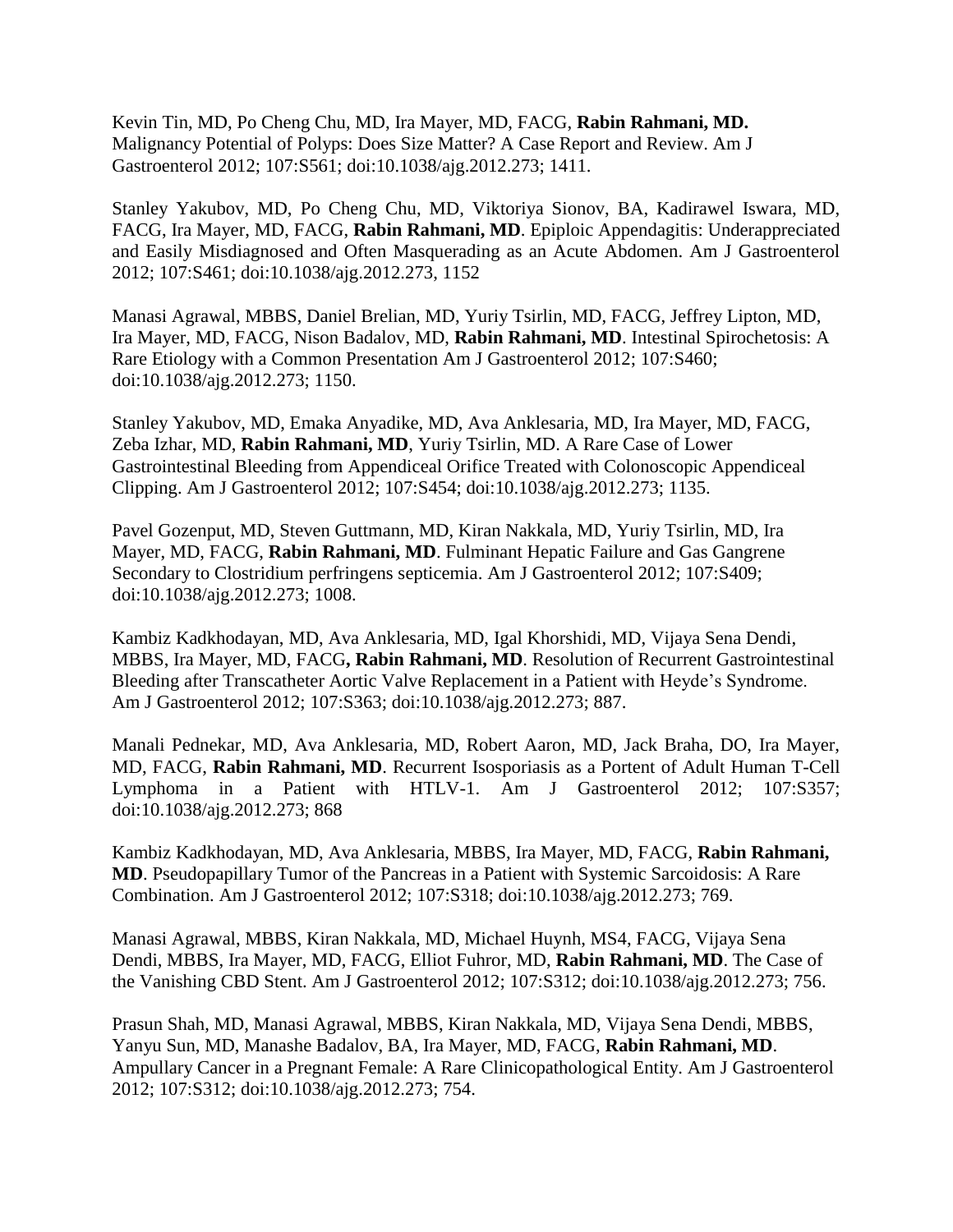Kambiz Kadkhodayan, MD, Ava Anklesaria, MBBS, Manashe Badalov, BA, Igal Khorshidi, MD, Ira Mayer, MD, FACG, **Rabin Rahmani, MD**. Gastric Tuberculosis: The New Great Masquerader; A Case Report and Review. Am J Gastroenterol 2012; 107:S282; doi:10.1038/ajg.2012.273; 681.

Manasi Agrawal, MBBS, Kiran Nakkala, MD, Robert Kalter, MD, Zeba Izhar, MD, Ira Mayer, MD, FACG, Ian Wall, DO, **Rabin Rahmani, MD**. Undifferentiated Sarcoma of the Stomach: A Rare Entity. Am J Gastroenterol 2012; 107:S277; doi:10.1038/ajg.2012.273; 669.

Stanley Yakubov, MD, Kiran Nakkala, MD, Vijaya Sena Dendi, MBBS, Viktoriya Sionov, BA, Kadirawel Iswara, MD, FACG, Ira Mayer, MD, FACG, **Rabin Rahmani, MD**. Hypertensive Urgency Secondary to Capsule Retention in a Patient with Achalasia. Am J Gastroenterol 2012; 107:S242; doi:10.1038/ajg.2012.273; 584.

Mohammad Choudhry, MD, Kevin Tin, MD, Po Cheng Chu, MD, Kadirawel Iswara, MD, FACG, **Rabin Rahmani, MD**. Primary Carcinoid Tumor of the Liver: A Rare Entity. Am J Gastroenterol 2012; 107:S156; doi:10.1038/ajg.2012.271; 368.

Manasi Agrawal, MBBS, Peter Homel, PhD, Nison Badalov, MD, Ira Mayer, MD, FACG, **Rabin Rahmani, MD**. Probiotics in Minimal Hepatic Encephalopathy: A Meta-analysis. Am J Gastroenterol 2012; 107:S153; doi:10.1038/ajg.2012.271; 362.

**Rabin Rahmani, MD**, FACG, Steven Shamah, MD, Daniel Marino, MS, Vijaya Sena Dendi, MBBS, Ira Mayer, MD, FACG, Scott Tenner, MD, FACG. Lessons From Clinical Trials on Early Aggressive Intravenous Hydration in Acute Pancreatitis: A Meta-analysis. Am J Gastroenterol 2012; 107:S95; doi:10.1038/ajg.2012.269; 223.

Kambiz Kadkhodayan, MD, Igal Khorshidi, MD, Ava Anklesaria, MBBS, Ira Mayer, MD, FACG, **Rabin Rahmani, MD**. Gastric Tuberculosis: A Systematic Literature Review. Am J Gastroenterol 2012; 107:S61; doi:10.1038/ajg.2012.268; 143.

Steven Shamah, MD, Paul Leis, MS, Pierre Hindy, MD, FACG, **Rabin Rahmani, MD,** Ira Mayer, MD, FACG, Scott Tenner, MD, MPH, FACG. Lessons on Aggressive Intravenous Hydration in Acute Pancreatitis: a Meta-analysis of Clinical Trials. Am J Gastroenterol 108(S1) p64, 2013

Manasi Agrawal, MD, Nison Badalov, MD, FACG, Pierre Hindy, MD, Ira Mayer, MD, FACG, **Rabin Rahmani, MD.** Solid Pseudo-Papillary Tumor of the Pancreas: a Case Series. Am J Gastroenterol 108 (S1) p.70, 2013

Prasun Shah, MD, Steven Shamah, MD, Sameer Chadha, MBBS, Susan Rhamdaney, MD, Ira Mayer, MD, FACG, **Rabin Rahmani, MD.** Ulcerative Colitis Exacerbation in a Young Patient Causing Acute Myocardial Infarction: a Case Report. Am J Gastroenterol 108 (S1) p421, 2013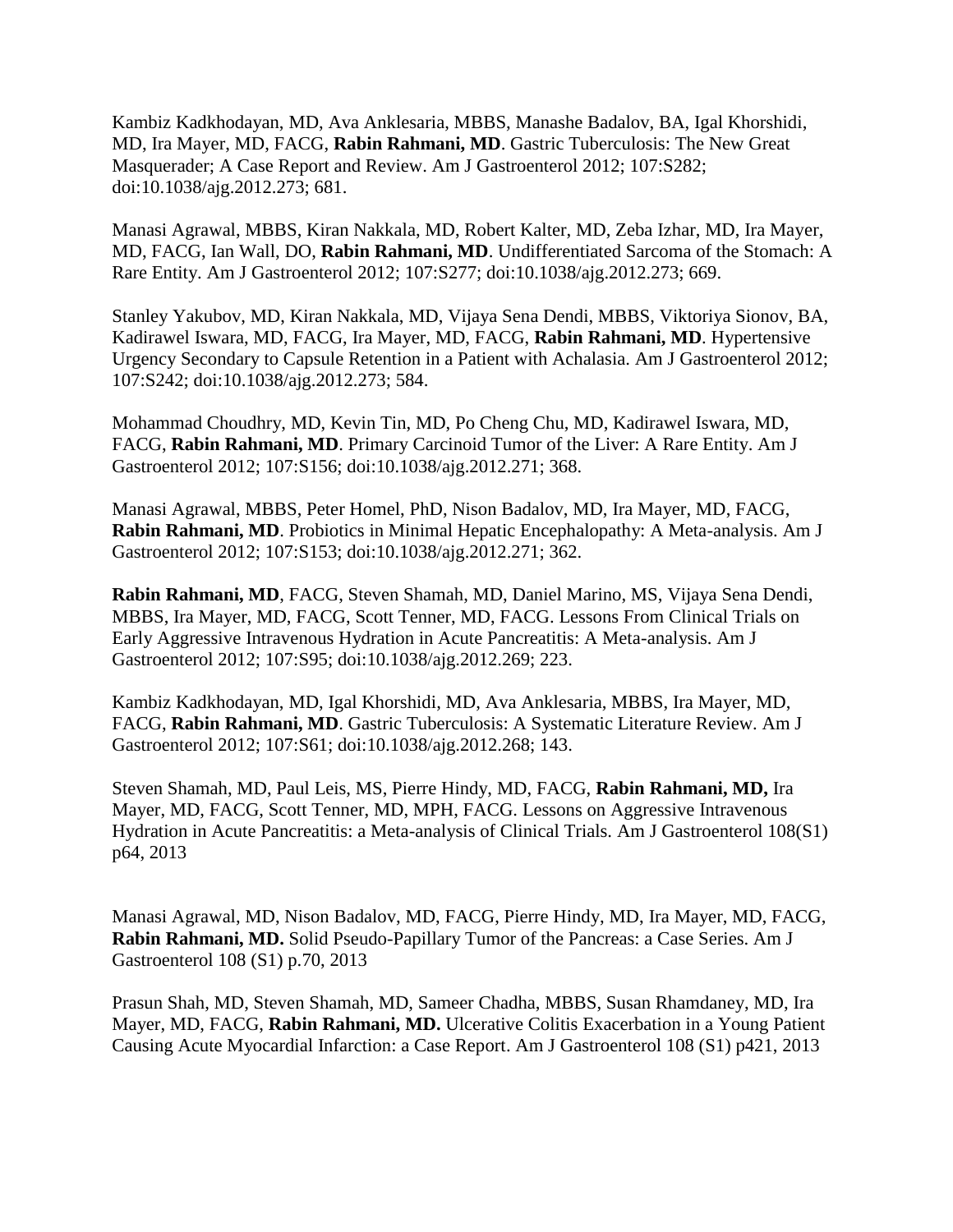Kenechukwu Chudy-Onwugaje, MD, MPH, Ava Anklesaria, MD, Ira Mayer, MD, FACG, Prabhsimranjot Singh, MD, Ioana Chen, MD, **Rabin Rahmani, MD,** FACG. Severe Hypercholestremia Caused by Obstructive Jaundice Due to a Large Neurofibroma in a Patient with Von Recklinghausen's Disease. Am J Gastroenterolo 108 (S1) p255, 2013

Kenechukwu Chudy-Onwugaje, MD, MPH, Derrick Cheung, MD, Ava Anklesaria, MD, Robert Aaron, MD, Ira Mayer, MD, FACG, Nison Badalov, MD, FACG, **Rabin Rahmani, MD, FACG.** Brunner's Gland Hyperplasia: an Unusual Cause of Biliary Obstruction with Successful Endoscopic Treatment. Am J Gastroenterol 108 (S1) p.247, 2013

Ava Anklesaria, MD, Vadim Abramov, MD, Nnaemeka Anyadike, MD, Ira Mayer, MD, FACG, Kadirawel Iswara, MD, FACG, **Rabin Rahmani, MD, FACG**. An Innovative Method of Management of an Impacted Lithotripsy Basket after Salvage Device Failure. Am J Gastroenterol 108 (S1) p271, 2013

Jack Braha, DO, Stanley Yakubov, MD, Joel Albert, MD, Ira Mayer, MD, FACG, **Rabin Rahmani, MD,** Yuriy Tsirlin, MD. Acute Obstructive Suppuration of the Pancreatic Duct Causing Sepsis. Am J Gastroenterol 108 (S1)p.255, 2013

Kelly Teagle, DO, Derrick Cheung, MD, Pierre Hindy, MD, Ira Mayer, MD, FACG, **Rabin Rahmani, MD.** A Rare Case of Xanthogranuloma Inflammation in a Retroperitoneal Mass Causing Small Bowel Obstruction. Am J Gastroenterol 108 (S1) p.285, 2013

Stanley Yakubov, MD, Steven Guttmann, MD, Po Cheng Chu, MD, Kadirawel Iswara, MD, FACG, Ira Mayer, MD, FACG, **Rabin Rahmani, MD.** Epiploic Appendagitis: a Rare Entity Easily Misdiagnosed as an Acute Abdomen: Case Series and Review of Literature. Am J Gastroenterol 108 (S1) p.385, 2013

Dmitriy Khodorskiy, MD, Derrick Cheung, MD, Aaron Winnick, MD, Anna Serur, MD, Samah Jan, MD, Ira Mayer, MD, FACG, **Rabin Rahmani, MD.** Cecal Bascule: a Rare Adverse Event as a Result of Retuximab Therapy. Am J Gastroenterol 108 (S1) p.368, 2013

Kenechukwu Chudy-Onwugaje, MD, MPH, Daniel Brelian, MD, Pierre Hindy, MD, Yuriy Tsirlin, MD, Ira Mayer, MD, FACG, **Rabin Rahmani,MD.** Fatal *Clostridium difficile* Infection of the Small Bowel after Total Colectomy – A Case Report and Review. Am J.Gastroenterol 108 (S1) p 285, 2013

Stanley Yakubov, MD, Ira Mayer, MD, FACG, **Rabin Rahmani, MD,** Nison Badalov, MD, FACG. Rare Presentation of a Multifocal Granular Cell Tumor of the Rectum and Cecum. Am J Gastroenterol 108 (S1) p.384, 2013

Kenechukwu Chudy-Onwugaje, MD, MPH, Nnaemeka Anyadike, MD, Yuriy Tsirlin, MD, FACG, Ira Mayer, MD, FACG, **Rabin Rahmani, MD, FACG.** Colonic Histoplasmosis: an Uncommon Cause of Intractable Diarrhea. Am J. Gastroenterol 108 (S1) p.371, 2013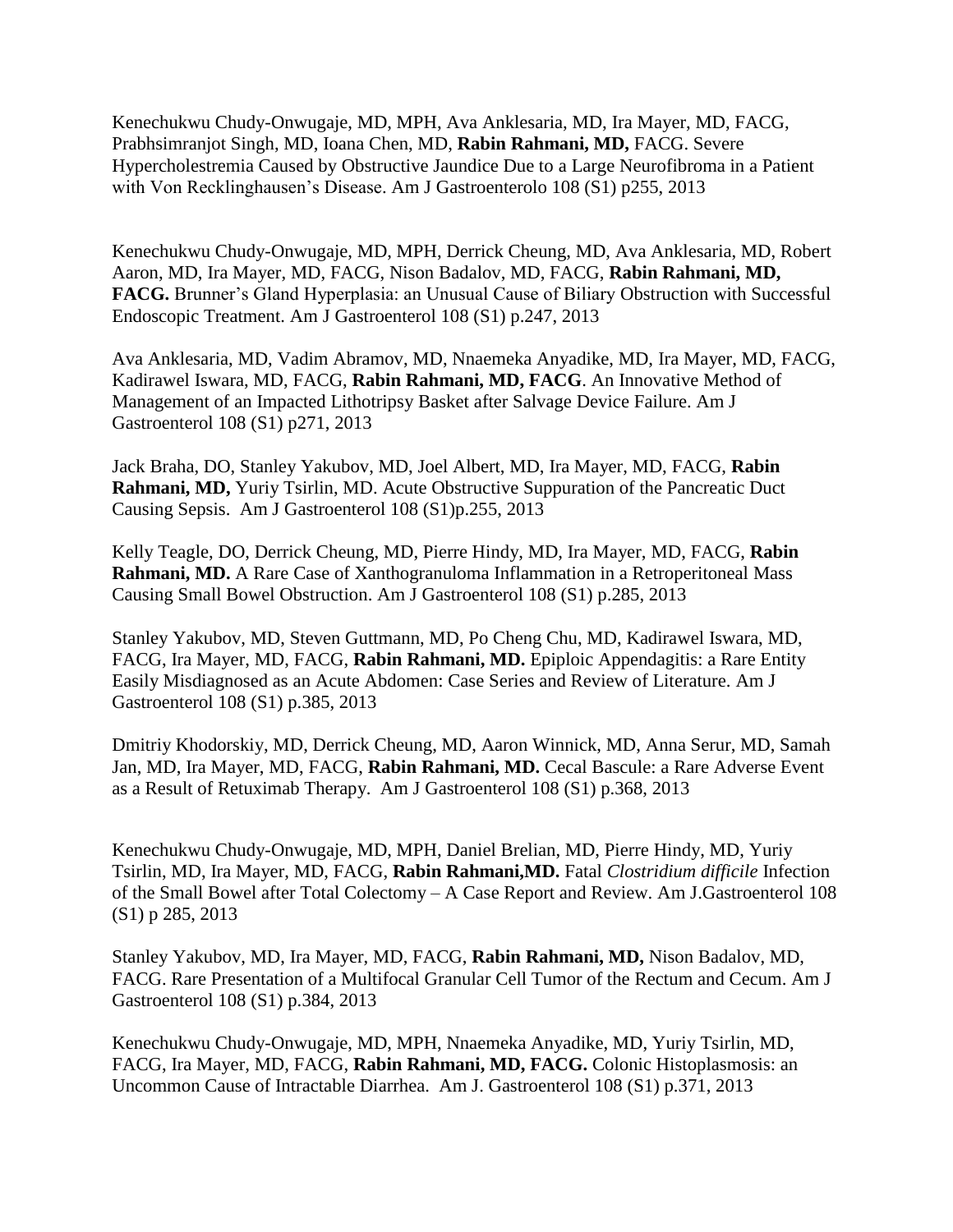Kevin Tin, MD, Nnaemeka Anyadike, MD, Mohammad Choudhry, MD, Yuriy Tsirlin, MD, Kadirawel Iswara, MD, FACG, Anna Serur, MD, Ira Mayer, MD, FACG, **Rabin Rahmani, MD.** Endoscopic Sigmoidopexy with T-fasteners in Recurrent Sigmoid Volvulus: a Report of Two Cases and Review. Am J. Gastroenterol 108(S1) p.597, 2013

Kevin Tin, MD, Nnaemeka Anyadike, MD, Mohammad Choudhry, MD, Robert Aaron, MD, Kadirawel Iswara, MD, FACG, Ira Mayer, MD, FACG, **Rabin Rahmani, MD.** Neuroendocrine Tumor of the Intrahepatic Bile Duct: A Case Report Am J Gastroenterol 108 (S1) p.68, 2013

Kevin Tin, MD, Nnaemeka Anyadike, MD, Mark Saweris, MSIV, Yuriy Tsirlin, MD, Kadirawel Iswara, MD, FACG, Ira Mayer, MD, FACG, **Rabin Rahmani, MD.** Pancreatic and Common Bile Duct Injury aft er Left Adrenalectomy: A Rare Iatrogenic Complication Managed Successfully by ERCP. Am J Gastroenterolo 108 (S1) p.68, 2013

Kevin Tin, MD, Po Cheng Chu, MD, Mohammad Choudhry, MD, Kadirawel Iswara, MD, Ira Mayer, MD, **Rabin Rahmani, MD.** A Rare Complication of ERCP: Proximal Migration of a Biliary Stent into the Peritoneum: A Case Report. Am J Gastroenterol 108 (S1) p 69, 2013

Stanley Yakubov, MD, Po Cheng Chu, MD, Viktoriya Sionov, BA, Kadirawel Iswara, MD, FACG, Ira Mayer, MD, FACG, **Rabin Rahmani, MD.** Epiploic Appendagitis: Underappreciated and Easily Misdiagnosed and Often Masquerading as an Acute Abdomen. Am J Gastroenterol 2012; 107:S461; doi:10.1038/ajg.2012.273, 1152.

Kevin Tin, MD, Po Cheng Chu, MD, Ira Mayer, MD, FACG, **Rabin Rahmani, MD.** Malignancy Potential of Polyps: Does Size Matter? A Case Report and Review. Am J Gastroenterol 2012; 107:S561; doi:10.1038/ajg.2012.273; 1411.

# **EXTRACURRICULAR ACTIVITIES:**

- Director, HANC Alumni Mentorship Program, 1997- 2001.
- President, Sephardic Congregation of West Hempstead, 1999-2001.
- Supervisor of Yachad, Committee for education and life enhancement of mentally disabled Jewish youth, 1994-2002.
- Executive Director, Albert Einstein Synagogue, 2001-2003.
- Peer tutor: Pathology, Mechanism of Disease, 2002-2003.
- Conference leader: MSII Neuroanatomy & Behavioral Sciences course, 2004.
- Bikkur Cholim, Committee for visiting hospitalized patients, 1997- 2005.
- Board of Directors/Vice President of Government Relations, Doctors for Designated Driving Inc., 2004 - 2010.
- Faculty Advisor, Brooklyn Gastroenterology and Endoscopy Society Annual Fellow Course, 2011-2013.